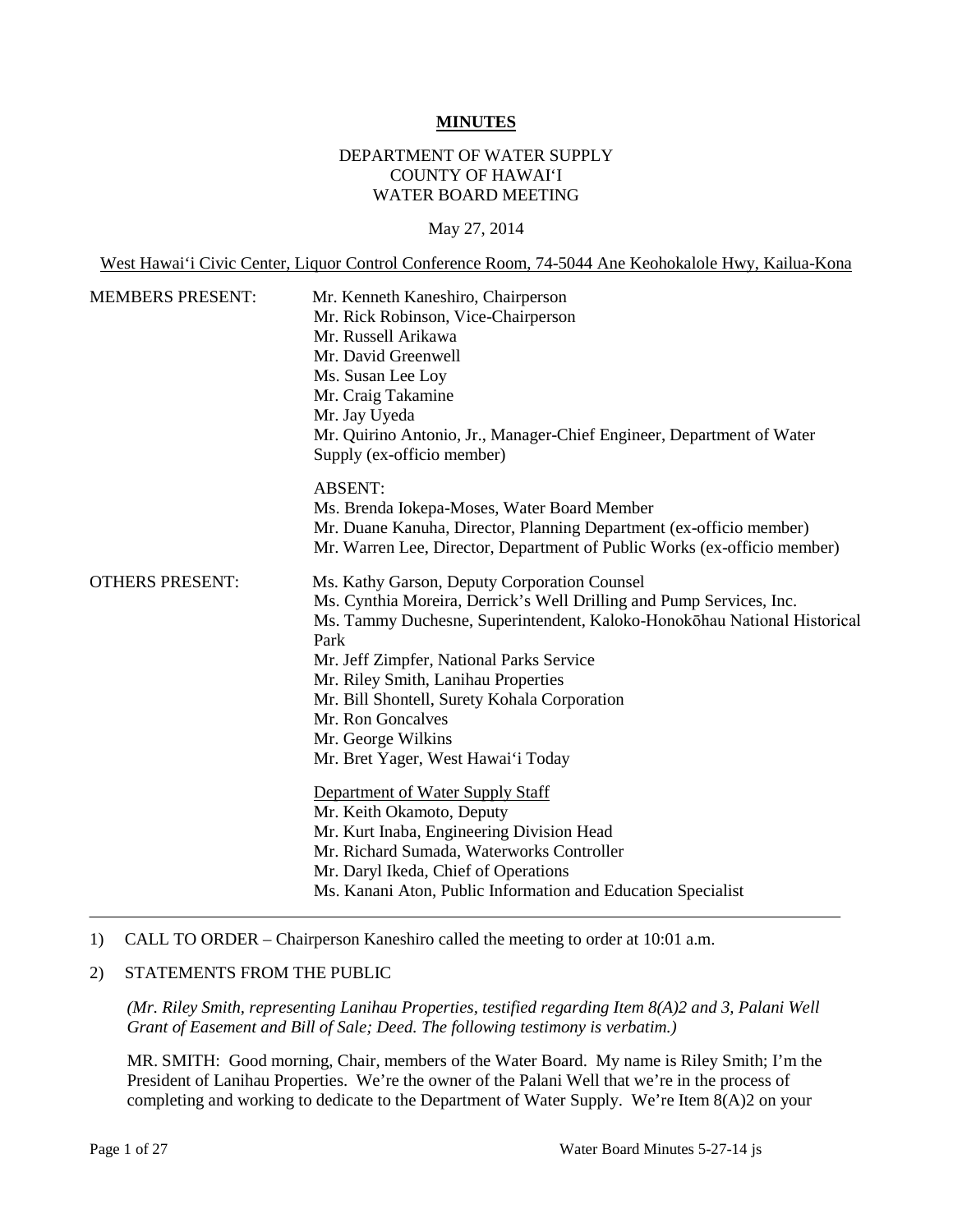Agenda today. I just want to let you know that we've run into some complications with our pump, and we're cooperating with our contractor, the Department, our consultant team, as well as the owner, working to resolve the problem with the pump. Our intent is to fix it, and to address the Department's concerns prior to your June meeting. So I just wanted to let you know that we're (in) cooperation with Lanihau's attorney and the Department's attorney; we're deferring this Item to a future Board meeting. Okay. Thank you.

#### CHAIRPERSON KANESHIRO: Thank you. I'd like to call Bill Shontell.

### *(Mr. Bill Shontell, representing Surety Kohala Corporation, testified on North Kohala water. The following testimony is verbatim.)*

MR. SHONTELL: Hi, aloha. My name is Bill Shontell; I'm a resident of Hāwī, and um…North Kohalaborn, raised, um…Kohala High School graduate…married a Kohala girl, raised my family in Kohala, so basically I live in Kohala. Uh…I'm also the Executive Vice President, Chief Operating Officer, of Surety Kohala Corporation, and we own and self-manage what used to be the assets of the former Kohala Sugar Company. So I have some familiarity with the North Kohala community and land use issues in North Kohala, so… Why am I here wasting you guys' time? North Kohala is what I want to talk about; it's not on the Agenda, but I did want to make a Public Statement. The reason I'm here is this newspaper that is printed in North Kohala, the Kohala Mountain News. And specifically, this issue is the May 24, 2014, issue. And this is a very good newspaper, actually. We cover a lot of subjects in Kohala, um…sports stuff, community stuff. Actual news. And they do a real good job of researching and presenting a balanced view on things. So I'm reading through the paper, Page 1, Page 3. Oh! A letter…somebody complaining about the postmaster in Hāwī, May Day, Mahalos, Margaret Wille, a report on Council stuff, Viewpoints, blah, blah, blah, blah. Articles, more sports, a lotta sports in Kohala…um, but I get to Page 9, and the title on the particular article is "NKCDP AC Reviews Recommendations to DWS"…North Kohala Community Development Plan Action Committee… Now, what these guys are doing is, apparently, they're generating an extensive and detailed report in regards to water supply in North Kohala. These are given with the goal of improving… I'm reading from the article: "Improving public relations between DWS and the North Kohala Community, and for assuring an adequate water supply system for present and future needs." They give a bunch of recommendations, but the two that stand out…that attracted my attention was: 1. "Add more wells and connect wells (for) redundancy." The other one was: "Lift the moratorium on new water commitments in North Kohala." Interesting article. They get other things for read, so keep going. Page 12, Page 15, Page 13. Page 16 and 17. Ho, my goodness! Talking about porosities and permeabilities…cones of ascension… All kinds of good stuff…sustainable yields, water management, so on and so forth. Now, why I bringing this thing up? Uh, for years, I've had to listen to people in Kohala whine to me, complain to me, express concern to me about their inability to develop their family parcels… Uh, their inability to divide something up for their kids to live there. So…I live in Kohala. Other people want that, too. But every time these guys tell me this, I say, well how come? What do you do? And the answer is…oh, I cannot get water meter; I cannot do what I wanna do for my kids. So to make a long story short, why am I here, yapping at you guys about this thing in North Kohala? Well, over the years, I've been thinking…well…what can we do to help? Uh, I didn't say "*solve the problem*." I said "help." So...one of the things I wanted to put on the table...put in you guys' ears...something for you guys to think about is…we have a well, which we drilled in 2006-2007, outside of Hāwī. And the reason we drilled this well was for a resort development that we were gonna do in Māhukona. We've lost that project; we're not gonna do 'um. So I got a well that we cannot use. Maybe it's something, you know, that we can throw into the, you know, pot of stew for everybody here to think about…trying to come up with a solution to the problem in North Kohala. No more water. People cannot, you know, plan for their future. No can develop; no can get affordable housing. Kids gotta move out of Kohala…families gotta move outta Kohala… Lack of economic development, blah, blah, blah, blah. So…since I had to drop my son off at the airport this morning, who's went to Mānoa…they just had finals. He came back for the weekend, so I dropped him off at the airport; he gonna fly back Honolulu. And I think about him, and I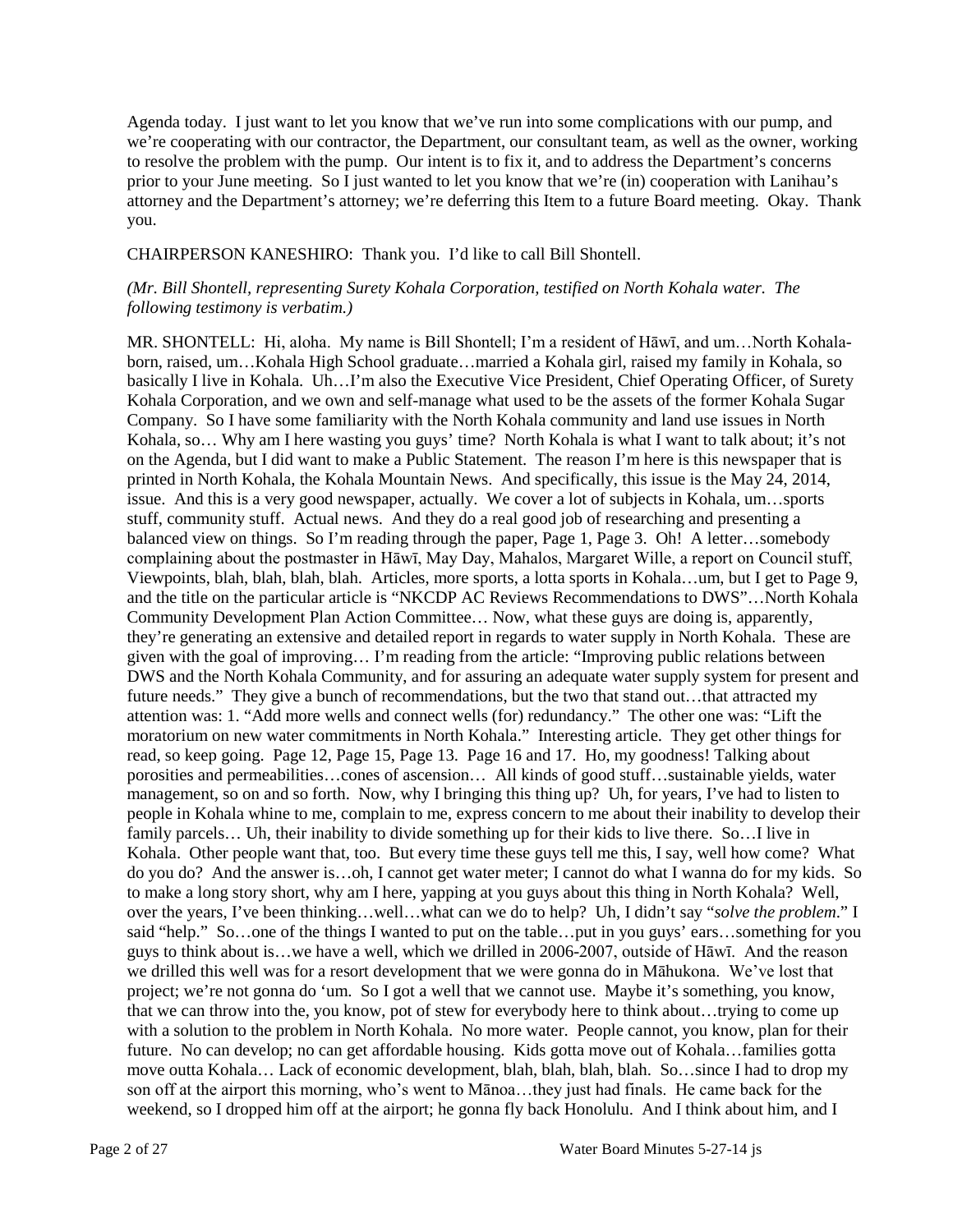think, you know, I wouldn't mind if my son could stay in Kohala, buy one affordable place… Oh, one minute remaining… So that's why I came here…to offer one possible piece of the puzzle…to solve the problem in North Kohala: lack of water and the inability to continue development for our people in Kohala. That's all I got. If anybody get any question, you know, contact me…whatever you guys wanna do, lemme know.

### 3) APPROVAL OF MINUTES

The Chairperson entertained a Motion to approve the Minutes of the April 22, 2014, Water Board meeting.

ACTION: Mr. Greenwell moved to approve; seconded by Mr. Robinson; and carried unanimously by voice vote.

# 4) APPROVAL OF ADDENDUM AND/OR SUPPLEMENTAL AGENDA

ACTION: Mr. Robinson moved to accept Supplemental Agenda Item 6(A), WATER TREATMENT PROPOSAL NO. 2014-04, FURNISHING AND DELIVERING POLYMERS TO WAIMEA WATER TREATMENT PLANT; seconded by Mr. Arikawa, and carried unanimously by voice vote.

# 5) HĀMĀKUA:

# A. **DRINKING WATER STATE REVOLVING FUND RESOLUTION NO. 2014-02:**

### *(Note: Resolution requires roll call vote)*

Resolution No. 2014-02 is for the project for which DWS has submitted a loan application, under the Drinking Water State Revolving Fund (DWSRF). One of the prerequisites for the loan is a Resolution approved by the Water Board. This Resolution is specifically identified for the following project: JOB NO. 2011-971, KAPULENA WELL DEVELOPMENT – PHASE 2, and authorizes the Manager–Chief Engineer or Deputy to execute loans and/or grants with the State Department of Health for up to \$2,664,824.00.

The Manager-Chief Engineer recommended that the Water Board adopt DRINKING WATER STATE REVOLVING FUND RESOLUTION NO. 2014-02, subject to the approval of Corporation Counsel.

MOTION: Mr. Greenwell moved to approve; seconded by Mr. Arikawa.

The Manager-Chief Engineer said that this Resolution is required by the Department of Health (DOH) Safe Drinking Water division; DWS applied for a DWSRF loan for this project. This Resolution moves the loan process forward, he said.

ACTION: The Secretary took a roll call vote: Ms. Lee Loy (Aye); Mr. Uyeda (Aye); Mr. Robinson (Aye); Chairperson Kaneshiro (Aye); Mr. Greenwell (Aye); Mr. Arikawa (Aye); Mr. Takamine (Aye). Motion carried with Seven (7) Ayes, Zero (0) Nays; and One (1) Absent, Ms. Iokepa-Moses.

# 6) SOUTH KOHALA:

# A. **WATER TREATMENT PROPOSAL NO. 2014-04, FURNISHING AND DELIVERING POLYMERS TO WAIMEA WATER TREATMENT PLANT:**

Bids for this project were opened on May 22, 2014 at 2:00 p.m., and the following are the bid results.

| <b>Bidder</b>                          | Amount       |
|----------------------------------------|--------------|
| <b>Pural Water Specialty Co., Inc.</b> | \$387,672.39 |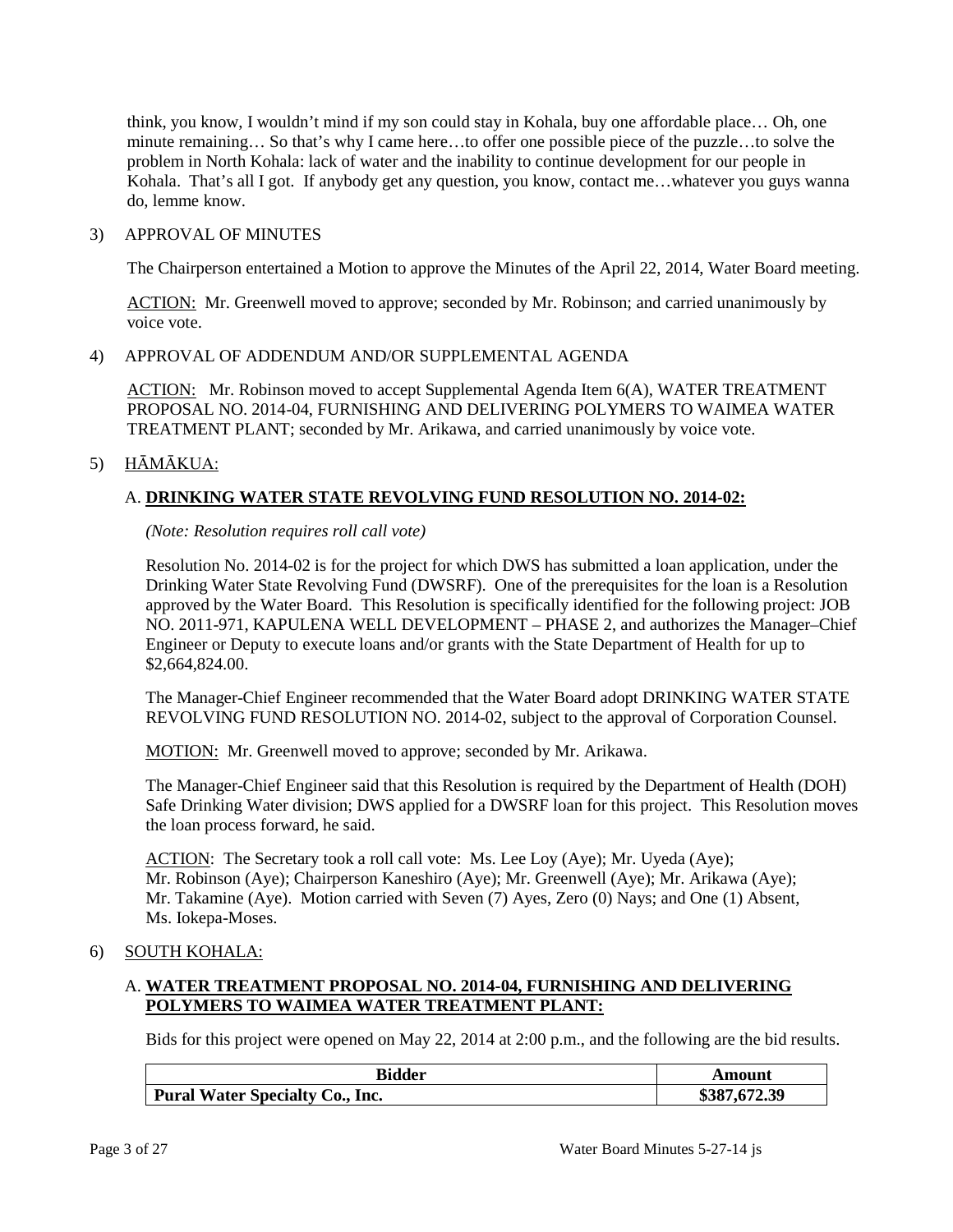| Phoenix V LLC dba BEI Hawai'i   | \$454,902.94 |
|---------------------------------|--------------|
| Bidder                          | Amount       |
| Pural Water Specialty Co., Inc. | \$387,672.39 |
| Contingency                     | \$62,327.61  |
| <b>TOTAL CONTRACT PRICE:</b>    | \$450,000.00 |

The estimated quantity of polymers needed for the 24-month period of the contract, as determined by the County, is 408,076.20 pounds, at \$0.95 per pound.

The reason for the high contingency is that due to past experiences, the dosage of polymers used at the time of the plant test is lower than at other times of the year. As the quality of water goes down during the year due to unstable weather conditions, more polymers are used to meet the water quality requirements of the State of Hawai'i, Department of Health.

The Manager-Chief Engineer recommended that the Board award the contract for WATER TREATMENT PROPOSAL NO. 2014-04, FURNISHING AND DELIVERING POLYMERS TO WAIMEA WATER TREATMENT PLANT, to Pural Water Speciality Co., Inc.**,** for the bid price of \$387,672.39, plus \$62,327.61 in contingency, for a total contract price of \$450,000.00, and that either the Chairperson or the Vice-Chairperson be authorized to sign the contract(s), subject to review as to form and legality of the contract(s) by Corporation Counsel. The contract period is from July 1, 2014, to June 30, 2016.

MOTION: Mr. Greenwell moved to approve; seconded by Mr. Takamine.

Mr. Robinson asked what polymers are used for.

The Manager-Chief Engineer said they are part of the water treatment process of raw water stored in Waimea. He confirmed that this was for treating surface water.

Mr. Robinson asked if the surface water is filtered and the polymers assist in binding the material in the water.

The Manager-Chief Engineer confirmed this; the polymers cause coagulation; the polymers help reduce the turbidity of the surface water.

Mr. Ikeda said that the process is to clean up the water before it goes through the treatment plant. There are particles floating around in the raw surface water, so the chemicals (i.e., the polymers) are injected and mixed up to adhere to the particles. The resulting mass turns into sludge, and flows into the sludge basis for disposal.

Mr. Uyeda asked if the polymers were in powder form or in solution form.

Mr. Ikeda said the polymers are in solution form.

Mr. Uyeda asked if they sell it in powder form for drinking water applications, as they do for waste water.

Mr. Ikeda said he was not sure, but DWS's Water Treatment Plant is set up for the liquid form of polymers.

ACTION: Motion carried unanimously by voice vote.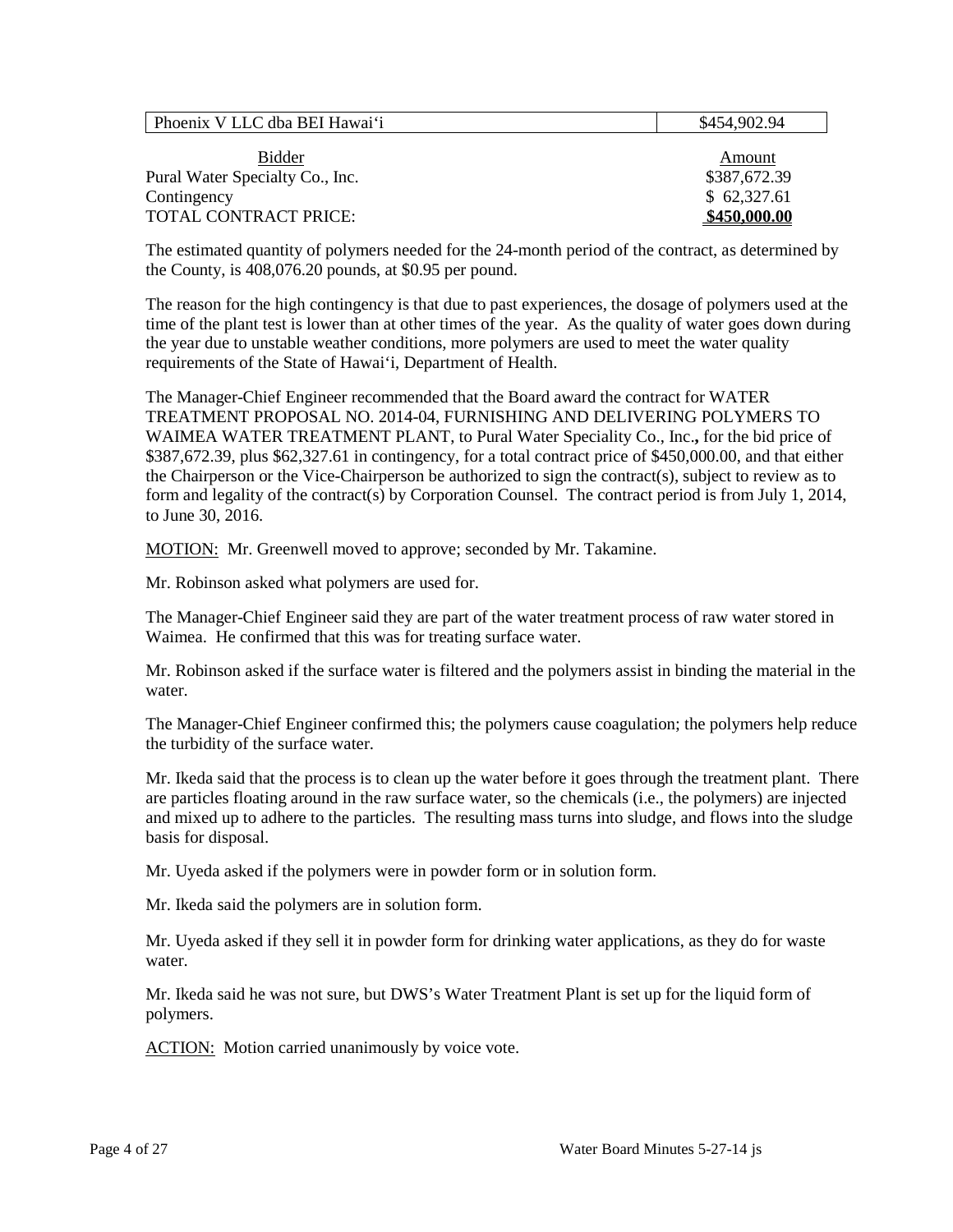# 7) NORTH KONA:

# A. **DISCUSSION OF DRAFT RESPONSE FROM WATER BOARD REGARDING THE COMMISSION ON WATER RESOURCE MANAGEMENT'S REQUEST FOR CONSULTATION ON THE KALOKO-HONOKŌHAU NATIONAL PARK SERVICE PETITION TO DESIGNATE KEAUHOU AQUIFER SYSTEM AREA (NORTH KONA), HAWAII AS A GROUND WATER MANAGEMENT AREA:**

*Ms. Lee Loy asked that this Item be taken up, along with Item 7(B), at the end of the meeting, because the room will need to be cleared for the Executive Session.*

## B. **EXECUTIVE SESSION RE: DRAFT RESPONSE FROM WATER BOARD REGARDING THE COMMISSION ON WATER RESOURCE MANAGEMENT'S REQUEST FOR CONSULTATION ON THE KALOKO-HONOKŌHAU NATIONAL PARK SERVICE PETITION TO DESIGNATE KEAUHOU AQUIFER SYSTEM AREA (NORTH KONA), HAWAII AS A GROUND WATER MANAGEMENT AREA:**

*(Moved to the end of the Agenda.)*

## C. **JOB NO. 2013-995, KAHALU'U D DEEPWELL REPAIR & IMPROVEMENTS:**

*(Deferred from the April 22, 2014, Water Board Meeting.)*

The contractor, Derrick's Drilling and Pump Services, LLC, addressed the Board to appeal the Department's decision to deny a time extension for JOB NO. 2013-995, KAHALU'U D DEEPWELL REPAIR & IMPROVEMENTS.

Just prior to today's meeting, Ms. Cynthia Moreira, representing Derrick's Drilling and Pump Services, LLC, distributed to the Board a summary of email traffic to the manufacturers involved in the pump repair and the people on the Mainland who helped her get the pump ready for shipping back to the Big Island. She noted that she did not yet have a confirmed date from National Pump Company when the pump would be shipped. She referred to her most recent correspondence with the manufacturer, dated May 16, 2014. The entire process has been handed over to Mr. Patrick McNulty, National Pump's Director of Operations. That letter stated that the pump was in assembly on May 16, 2014, but there was no date given for when the repairs would be completed. Ms. Moreira said that her company had provided all of the information that National Pump requested, including a photo of the motor and the lateral (which she said is a measurement for the shaft). She said she was reluctant to venture a guess, but she figured that the pump should be ready in two or three weeks. However, she said that she had not confirmed that with National Pump yet.

Mr. Uyeda asked about mentions in the email trail of Beylik Drilling and Pump Service, Inc. He asked whether Beylik had done some work for Derrick's.

Ms. Moreira said she had not wanted to bring that up, because it really has nothing to do with Derrick's. For some reason, when Ms. Moreira finally managed to contact Mr. Mike Huppman of Flowserve, he told Ms. Moreira that he could not proceed with the repair project because there was a financial mishap with Beylik. She did not know why that should affect her company, but Mr. Huppman held back production for about a week because of the financial problem involving Beylik. Ms. Moreira contacted DWS's engineer in charge of the project, Mr. Eric Takamoto, who in turn contacted Beylik. The matter was cleared up within a week, and Ms. Moreira contacted Mr. Huppman again, at which time he said things were okay. Ms. Moreira said she really did not know what that was all about.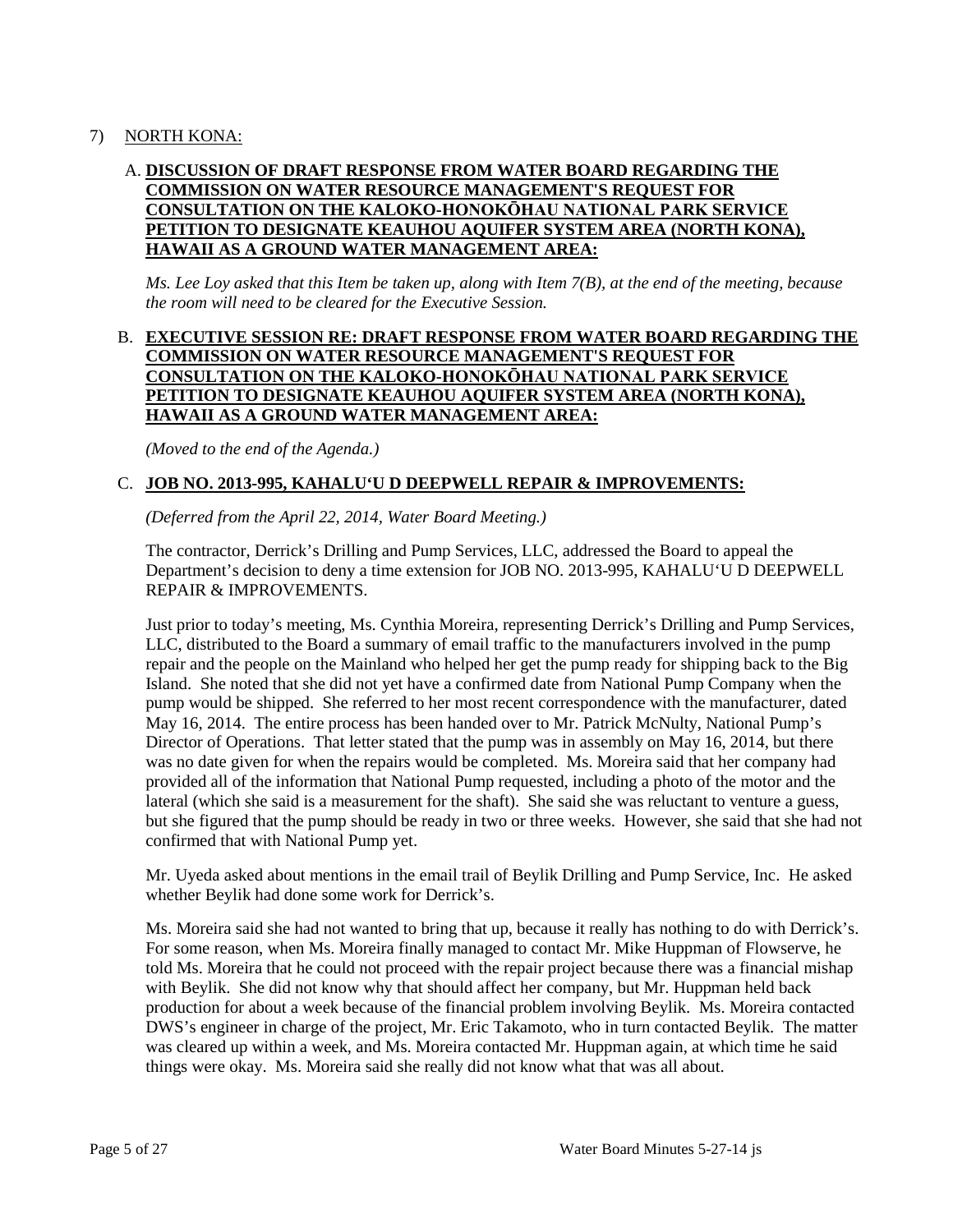Mr. Uyeda said it was too bad that Derrick's got pulled into a situation that does not even involve Derrick's.

Ms. Moreira said when she asked Mr. Huppman what the Beylik situation had to do with her company, Mr. Huppman made it clear that he was not happy that Derrick's had gotten the job instead of Beylik.

Mr. Uyeda said that it appears that National Pump Company appears to be at fault for not putting the pump back into production. He asked if National Pump was willing to ship the pump back by air.

Ms. Moreira said she did not think it was an item that could be shipped by air; if it is longer than 12 feet, cargo planes cannot handle it. She said that they expedited the pump from American Turbine in Fresno, California to National Pump in Glendale, Arizona. She said that along the way, National Pump needed more information regarding the motor, because they were going to couple it with the pump. She said that was when Derrick's came in, because Derrick's has the motor already.

Mr. Robinson noted that the pump was 216 inches in length, so that would be way over the air cargo limit.

Ms. Moreira said yes, she always has problems with air freight when Derrick's has to ship in any pipe or pump or motor over 12 feet.

Ms. Lee Loy thanked Ms. Moreira for doing the email summary; the previous email trail provided was rather confusing. She noted that the biggest gap in time was the four weeks when Derrick's had trusted that the manufacturer was repairing the pump, and then Derrick's went back and checked on the status. The summary clarified things, Ms. Lee Loy said.

Ms. Moreira confirmed that the gap had to be due to the four- to five-week waiting period from American Turbine to do the repairs.

Mr. Uyeda said he forgot what the Motion was.

Ms. Lee Loy asked to be refreshed on what the objective was for this Item.

The Manager-Chief Engineer said that the original contract completion date was to be April 30, 2014, and last month, the Water Board granted Derrick's a time extension until today for completion of the project, and for Derrick's to provide more information for the Board regarding what had happened between the Mainland supplier and Derrick's. He said that the official contract completion date is today, but obviously the project is not going to be completed today. The Manager-Chief Engineer said that Derrick's is asking the Board today for another contract extension; this is really up to the Board. He said that based on the email traffic between Derrick's and the Mainland suppliers, it is very difficult for DWS to administratively grant a time extension; DWS does not see the justification for granting a time extension. The decision is really up to the Board, but there are issues regarding formal contracts such as the one that DWS has with Derrick's. He said he did not know what kind of contracts that Derrick's has with these suppliers on the Mainland, and it was not clear whether Derrick's has any recourse from these suppliers. The Manager-Chief Engineer did not know how much more sympathetic the Board and DWS could be here, beyond the time extension already granted to Derrick's last month. There is no definite time schedule for the pump at this point in time, he said. The hope was that there would be some kind of idea as to when this project can be completed, he said. Based on the information given today, it is very difficult administratively to justify a time extension, the Manager-Chief Engineer said.

Mr. Greenwell said he thought that the Manager-Chief Engineer was right; the Board has been against time extensions, and DWS Administration has done a good job on curbing time extensions. However, Derrick's has always been in the bidding and has come in with good prices and has come in with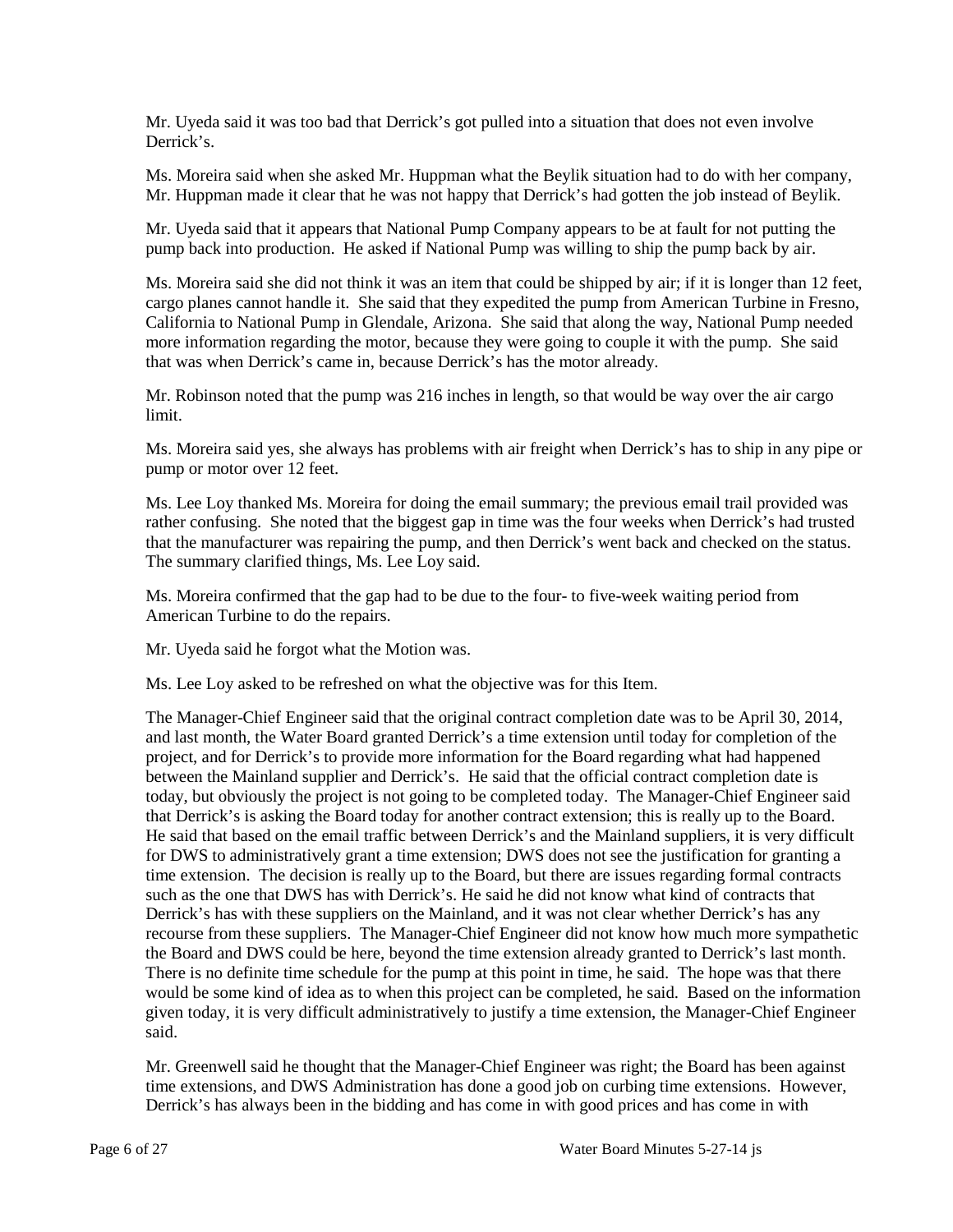winning bids. He said that the Board needs to look at this request carefully, because Derrick's is a local company, and sometimes the Board needs to help local companies out a little bit.

Ms. Moreira said she truly appreciated that. She said that Derrick's really has no control whatsoever when dealing with Mainland manufacturers. Usually, Derrick's does not run into problems like the current situation; this is a very unusual and very lengthy problem. Derrick's usually has everything done on time, and completes its projects on time. In the rare instances when Derrick's does not come in on time, it is Derrick's own fault for the delay. However, that is not the case in the current situation; Ms. Moreira said that she has been pretty much on top of this project since Day One; she really did not understand why she was having such a hard time getting answers from everybody. Derrick's does its best; Derrick himself does good work and is respected, she said. She said she appreciated Mr. Greenwell's comment.

Mr. Robinson asked about Beylik's involvement.

Ms. Moreira said she believed it was a financial matter, but she could not understand the connection between Derrick's and Beylik – they are two different companies. She asked why anyone would withhold a pump and motor for another company, when the project was Derrick's project. Ms. Moreira said she could not understand that, but there was no arguing about it. She decided the best thing to do was to contact DWS's Mr. Takamoto, because as the engineer in charge, he has a relationship with all of the contractors. Mr. Takamoto contacted Beylik; Ms. Moreira felt it was not her place to contact Beylik and bring up such a sensitive subject.

Mr. Robinson noted that Mr. Huppman wrote to Ms. Moreira in January 2014, saying he was glad that the Beylik thing was all cleared up, and that the pump and motor should be shipped out by the end of that week. However, there is still no idea when they are going to get the pump back to Derrick's.

Ms. Moreira said that Derrick's had provided them with the information that they requested, regarding the measurement of the top of the motor; she believed that the measurement they needed was for the lateral of the pump. The manufacturer also wanted photos because they had no records from American Turbine regarding the pump. Derrick's tried to tell them that the pump was coupled up, and ran for over a year at Kahalu'u; Ms. Moreira wondered why, then, they did not have records for it. Apparently, when the merger between American Turbine and National Pump went through, the files were taken, and National Pump said they had no records on that pump. Therefore, Derrick's had to provide them with new information, which is apparently really critical. She said there was a one-sixteenth margin of error on the lateral, but said she did not really understand what that meant. In any event, Derrick's provided them with that information last week, and the May 16, 2014, letter was the last correspondence that Derrick's had with the manufacturer.

Mr. Arikawa thanked Ms. Moreira for the timeline, and asked what the estimated delivery date would be.

Ms. Moreira said she guessed that the completion before delivery would be in about two or three weeks, because the manufacturer has the information they needed.

Mr. Arikawa asked how long it would take to install the pump.

Ms. Moreira said that Derrick was pretty fast, and to install it would take a week or two.

Mr. Arikawa asked whether it would take two weeks at the most.

Ms. Moreira said it would be two weeks at the most. However, she said Derrick visited the job site, where some excavation work was being done and the power was cut. It was not clear what was going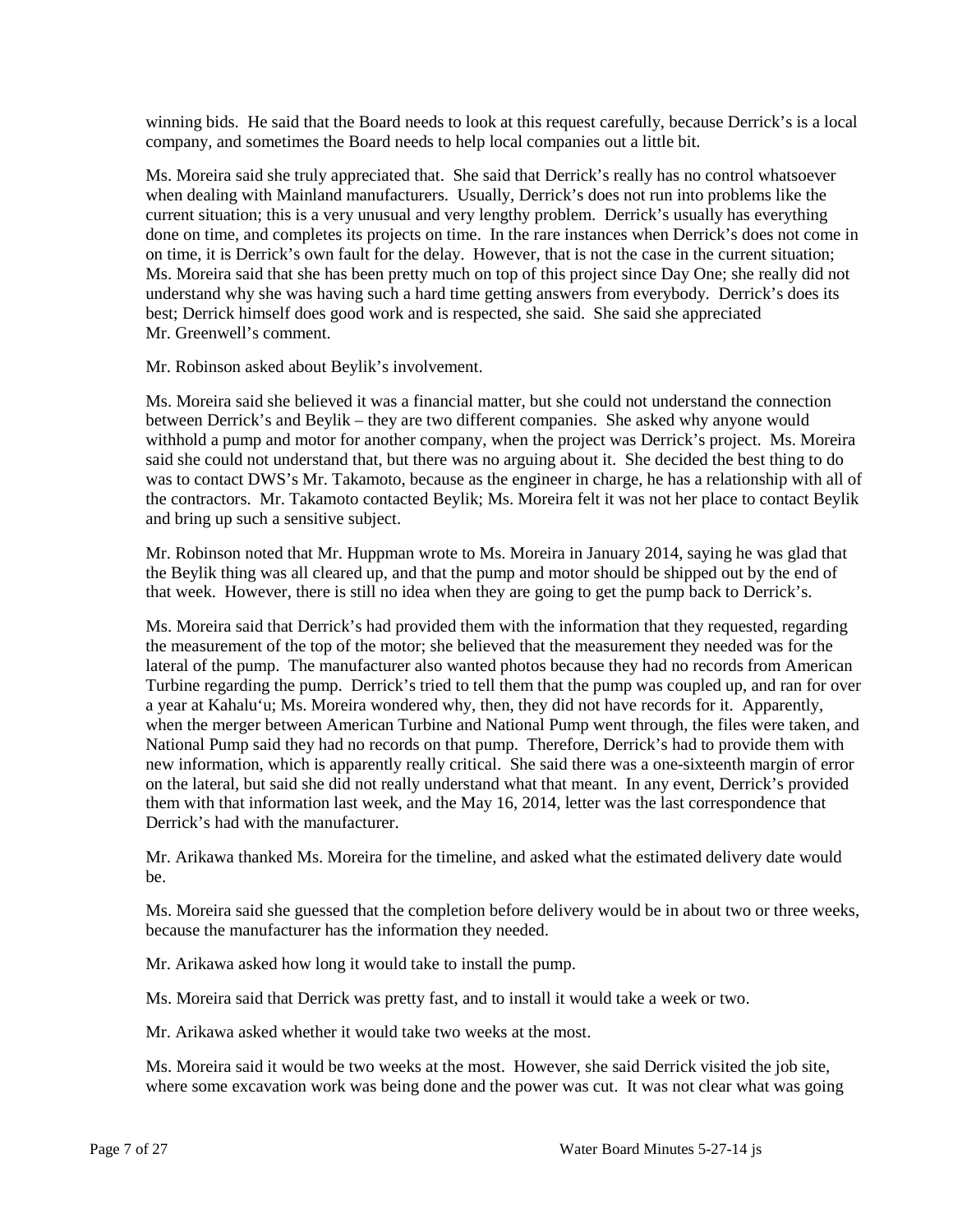on, and Derrick was taken a bit off-guard; DWS was doing major excavation by the transformer pad at the site.

Mr. Arikawa asked whether five weeks would be enough time to get everything done, including taking delivery and doing the installation.

Ms. Moreira said yes, if everything goes as planned.

Mr. Arikawa asked whether six weeks would be okay.

Ms. Moreira said that would be okay, providing Derrick's gets the pump in time. She noted that her first time extension request was to September, to provide enough time for testing after the pump is installed.

Ms. Moreira said she was not sure how everything was going to pan out after the pump is installed; she was not clear whether DWS would be ready for testing at that time. Testing is part of the contract, she added.

Chairperson Kaneshiro said that at this point, somebody needed to make a Motion on whether or not to provide a time extension.

Ms. Garson said the Motion should also state how long the time extension would be.

Mr. Greenwell said that he would make a Motion. He thought that September was a little bit excessive; he thought that August 1 or the end of July would be better. The Board needs to push this forward.

Ms. Moreira said that when she asked for September, she was seeking a bit of a cushion because she did not know how matters stood with the pump.

Mr. Greenwell said he understood; Ms. Moreira must have been totally lost. He asked her if the pump would be delivered within three weeks.

Ms. Moreira said that she was hopeful that it would be two or three weeks for the manufacturer to complete the repair, and ocean freight always takes 10 days. The pump would be coming from Arizona to the port at Los Angeles. Ocean freight to Hilo always leaves on a Saturday, and takes 10 days to arrive. Shipping to Kona takes a three additional days, so Derrick's usually trucks it over themselves, so Ms. Moreira figured it would be three to four weeks for delivery.

MOTION: Mr. Greenwell said his Motion was for the time extension to be to August 1.

Chairperson Kaneshiro asked if Mr. Greenwell wanted his Motion to stipulate how many additional weeks the time extension would be, instead of a date.

Ms. Garson said there is a Motion to grant a time extension to August 1; she asked if there was a second to enable the Board to discuss the Motion.

Mr. Arikawa seconded.

Mr. Uyeda said that he would prefer instead that the time extension went until the July Board meeting; in case in the meantime there was an issue regarding a further delay in the pump's delivery, the Board could discuss it. He said that the pump would be delivered by the July meeting.

Mr. Arikawa and Ms. Garson noted that the Board meeting would be held on July 22.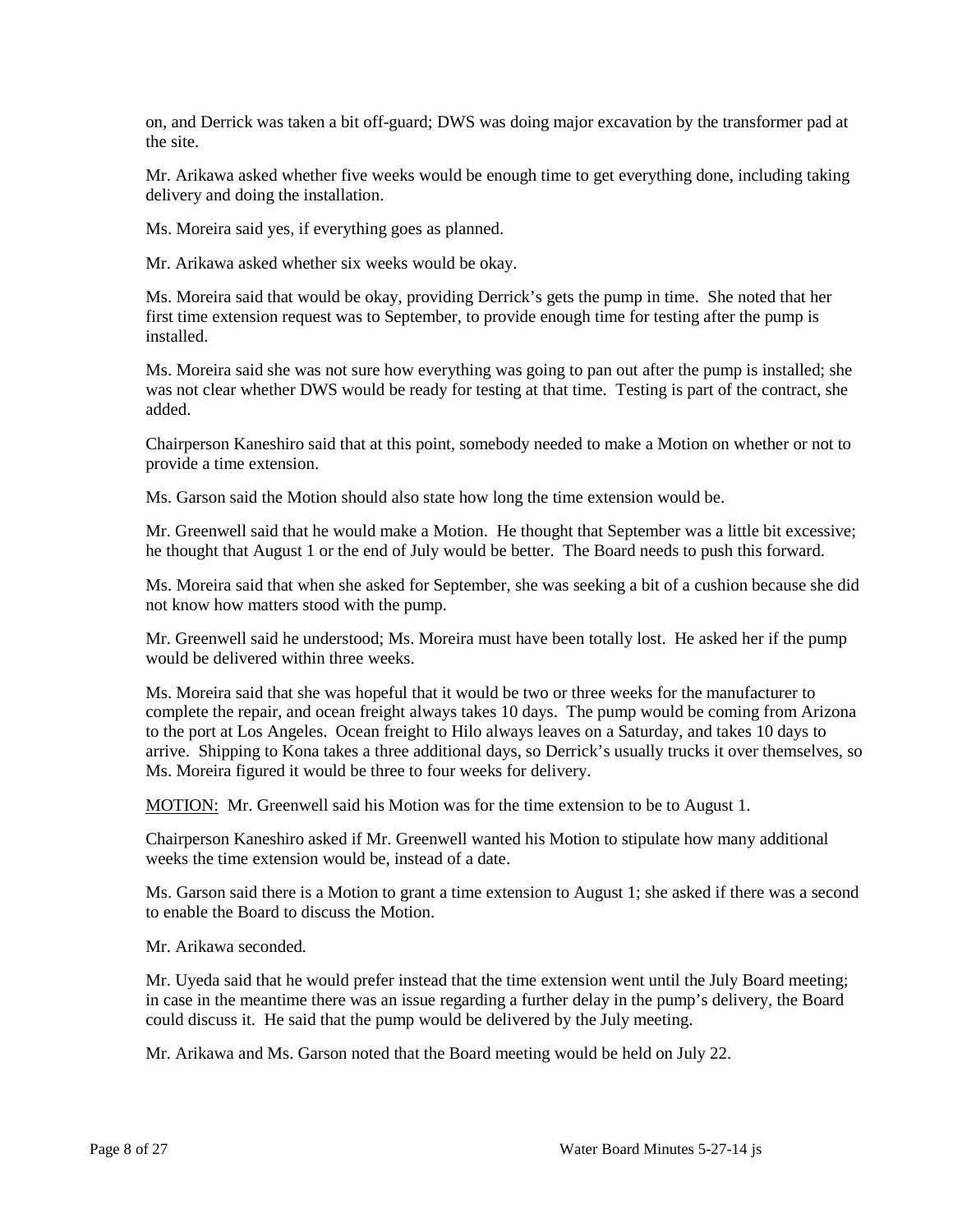Mr. Uyeda said that by that time, the Board would have more information to work with, instead of waiting until August 1. He said he was willing to grant a time extension, because Derrick's was caught between a rock and a hard place over the pump issue.

Chairperson Kaneshiro asked Mr. Uyeda if he wanted to amend the Motion.

AMENDED MOTION: Mr. Uyeda moved to amend the time extension date from August 1 to July 22; Ms. Lee Loy seconded.

Ms. Lee Loy said that her concern was that the Board had already granted Derrick's a 30-day time extension; this is now turning into a 90-day time extension. She agreed with Mr. Uyeda that if the Board has an opportunity to discuss the matter again, the Board will have time to reevaluate the situation.

ACTION: Amended Motion carried unanimously by voice vote.

Chairperson Kaneshiro asked the Secretary to read back the Amended Motion.

The Secretary said that the Amended Motion is to change the extension date from August 1 to July 22, the date of the July Board meeting.

ACTION: Motion carried with six (6) Ayes: (Ms. Lee Loy, Mr. Uyeda, Chairperson Kaneshiro, Mr. Greenwell, Mr. Arikawa and Mr. Takamine) and one (1) Nay: (Mr. Robinson).

Ms. Moreira said that she would forward any updates on the pump to Mr. Takamoto or Mr. Clyde Young as things go along before the next Board meeting (i.e. on June 24).

# D. **PROFESSIONAL SERVICES AGREEMENT - WATER USE AND DEVELOPMENT PLAN UPDATE:**

The Department has reviewed information from the Planning Department's North Kona Community Development Plan (CDP), as well as the USGS Scientific Investigations Report 2011-5078, and feels that this information offers the opportunity to amend/update the current Water Use and Development Plan (WUDP) that could significantly affect the information for two of the aquifer sector areas (Hualālai and West Mauna Kea) in the WUDP. It is the Department's desire to do amendments to the WUDP that would significantly change the information that is required for all agencies including the Planning Department, as well as the Commission on Water Resource Management (CWRM). We feel that keeping critical information within the plan up to date will help everyone to make better decisions, as well as avoid planning that would otherwise be done differently with the updated information.

This project will require a consultant which will be procured through the professional services procedures. It is expected that this contract will be approximately \$50,000.00, and will be funded from the Department's Capital Improvements Budget (CIP). We also expect the update to take approximately six months.

The Manager-Chief Engineer recommended that the Board approve the Water Use and Development Plan Update as a project to be added to the Department's 2015 CIP Budget.

MOTION: Mr. Robinson moved to approve; seconded by Mr. Arikawa.

The Manager-Chief Engineer explained that this request is to amend the current WUDP regarding sustainable yield and population projections, etc. This stems from the discussion surrounding the NPS petition to designate the Keauhou Aquifer as a Water Management Area, he added.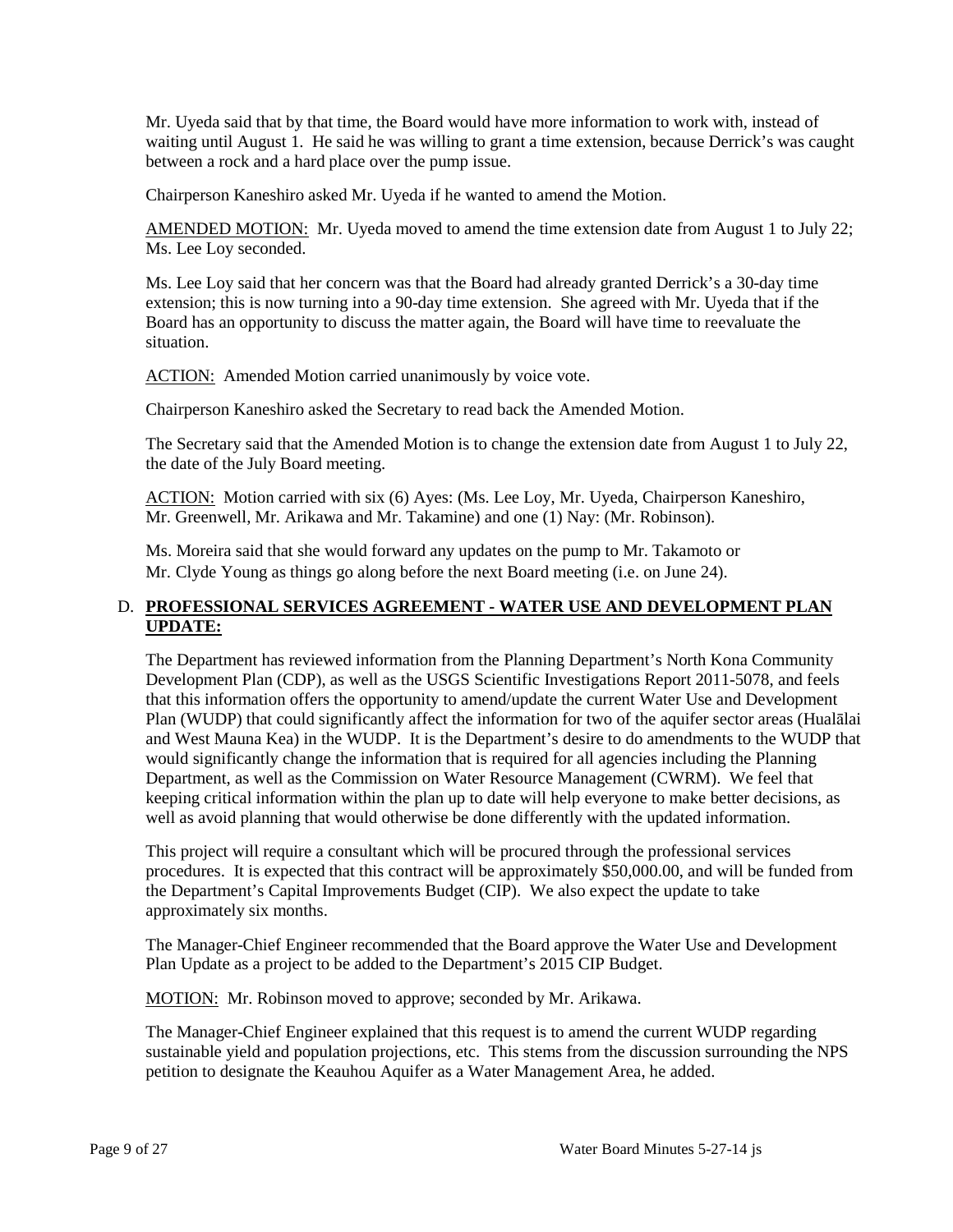Mr. Robinson expressed frustration that because of the NPS petition, DWS is going to have to spend \$50,000.00 to hire a consultant to amend the WUDP. This comes despite all of the years of hard work and time spent by the community to do the Kona Community Development Plan (CDP), he said.

The Manager-Chief Engineer said that one of the questions that has arisen amid the NPS petition was the full build-out situation in Kona. Full build-out would take Kona far beyond the current sustainable yield numbers in place, but DWS wants to stress that full build-out is being brought forward to provide better, more updated projections that are consistent with what the Kona CDP came up with. It does not mean that full build-out is necessarily going to happen, he said. DWS is working closely with the Planning Department and the Kona CDP Action Committee so that the information will be consistent.

Mr. Robinson said he did not want to sound like a broken record, but it frustrates him that the Kona community spent all that time going to all those meetings of the Kona CDP, which was a plan that was created by the community. It was a lot of work. He said it was frustrating that now DWS has to go spend \$50,000.00, which the ratepayers are going to fund, to refute everything that has been foisted on the community by the NPS petition.

The Manager-Chief Engineer said he shared Mr. Robinson's frustration, because there was indeed a lot of time spent at community meetings in Kona to present DWS's case. He expressed the hope that this amendment to the WUDP will translate into fewer future public testimonies, public information readings, etc. DWS does spend a lot of time on this, and the Department shares Mr. Robinson's frustration.

Mr. Robinson asked who was going to explain to the hundreds of members of the Kona community that all their time and hard work on the Kona CDP was for naught. He said that all of these community initiatives mounted by the County and the State seem to have been a waste of time.

The Manager-Chief Engineer said it would be DWS that would talk to the community. He explained that the consultant will come in, and DWS will do the additional legwork on the amendment to the WUDP. After that, the amendment would go to the County Council for adoption, and it would also go to CWRM for their blessing. He said he was not sure if this could be done by December (i.e., when CWRM makes their decision regarding the petition).

The Deputy, to clarify, said that the amendment would incorporate all of the work that was done by the Kona CDP; he noted that the WUDP was done *prior to* the Kona CDP being finalized. DWS recognizes that there is a lot of information now available, regarding such elements as sustainable yield and population projections. He noted that the 2010 U.S. Census came out after the current WUDP. DWS believes that there is enough good, more up-to-date information available now that justifies updating a **portion** of the WUDP, which is what DWS wants to do. The WUDP was designed to be a dynamic document that is meant to be updated as better information becomes available, so that is what DWS wants to incorporate into the amendment.

Ms. Lee Loy asked when the current WUDP was done.

The Deputy said the WUDP was adopted by Council in 2010, so actually the work was done primarily in 2009.

Ms. Lee Loy asked for confirmation that the \$50,000.00 was being earmarked to update just a portion of the WUDP.

The Deputy confirmed that DWS would not be updating the entire WUDP. There are a couple of aquifer sectors in West Hawai'i, including the Hualālai sector that includes the Keauhou Aquifer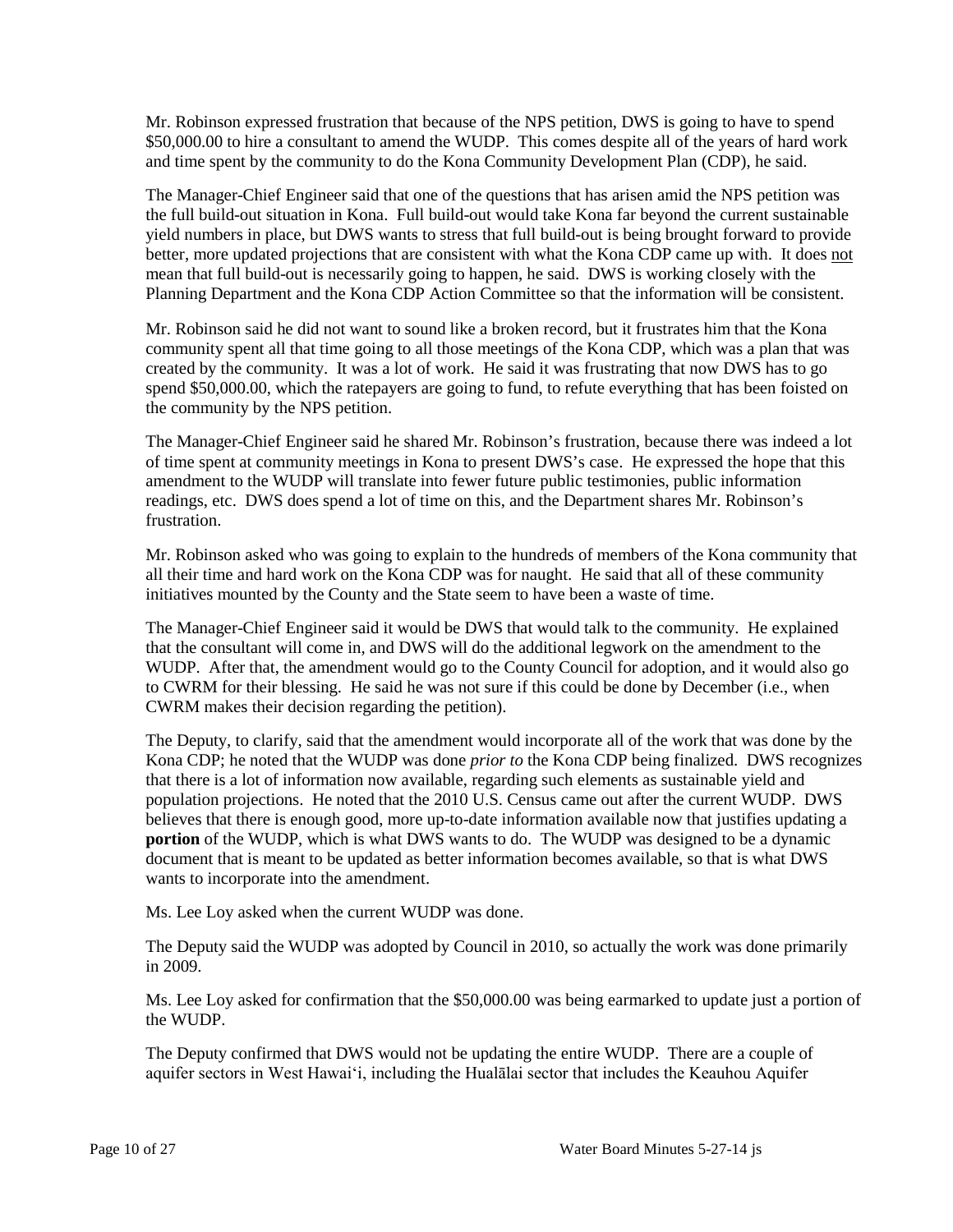System, for which DWS has more current information available that warrants an update. The amendment will probably involve two sections of the WUDP.

The Manager-Chief Engineer said that this amendment to the WUDP in no way changes DWS's direction regarding its opposition to the NPS petition. The object is to have consistent information, he said.

Chairperson Kaneshiro asked whether DWS coordinates with all of the nine other CDP Action Committees on the Big Island regarding water needs. This is very important because these CDPs are a grassroots effort that the community developed.

The Manager-Chief Engineer said that DWS is definitely working closely with all of the CDP Action Committees.

Chairperson Kaneshiro said that he was sure that the CDPs are looking at expanding their housing, etc., and that will require water. He asked if DWS was aware that having sufficient water was a priority for these CDPs.

The Manager-Chief Engineer said that DWS provides to the CDPs and the Planning Department whatever information there is regarding DWS's existing water system facilities, existing water systems, well capacities, etc., when additional improvements or infrastructure need to be built.

ACTION: Motion carried unanimously by voice vote.

# E. **PROFESSIONAL SERVICES AGREEMENT - NORTH KONA HIGH LEVEL GROUNDWATER STUDY:**

The Department, in its efforts to better monitor the high level water in the North Kona deepwells, requests to hire a consultant to collect the necessary data (water level, drawdown and temperature). The study is intended to monitor the wells on a monthly basis for a 12-month period, and will provide the Department a tool in helping to determine the sustainability of the wells. It is anticipated that the study will cost approximately \$100,000.00, and will be funded from the Department's Capital Improvements (CIP) Budget.

The Manager-Chief Engineer recommended that the Board approve the North Kona High Level Groundwater Study as a project to be added to the Department's 2015 CIP Budget.

MOTION: Mr. Robinson moved to approve; seconded by Mr. Greenwell.

The Manager-Chief Engineer said that he recalled that several years ago, Mr. Greenwell had asked him about the water levels in DWS's wells; the Manager-Chief Engineer could not answer him definitively at the time, and he had to go back to ask staff whether water levels were stable or fluctuating, etc. Staff provided some information to the effect that water levels were okay, but the information was not definitive. The current request is aimed at providing more consistent, continuous information on water levels in DWS's wells. The reason that DWS has not been able to provide definitive information on water levels is because the monitoring equipment had deteriorated; DWS does not have water level monitoring equipment. Without that monitoring equipment, DWS would need to manually get water level measurements, which takes some effort to do. The Manager-Chief Engineers said that hopefully this project will provide better information regarding water levels.

Mr. Greenwell asked whether the State helps with monitoring water levels, temperatures, etc., of wells.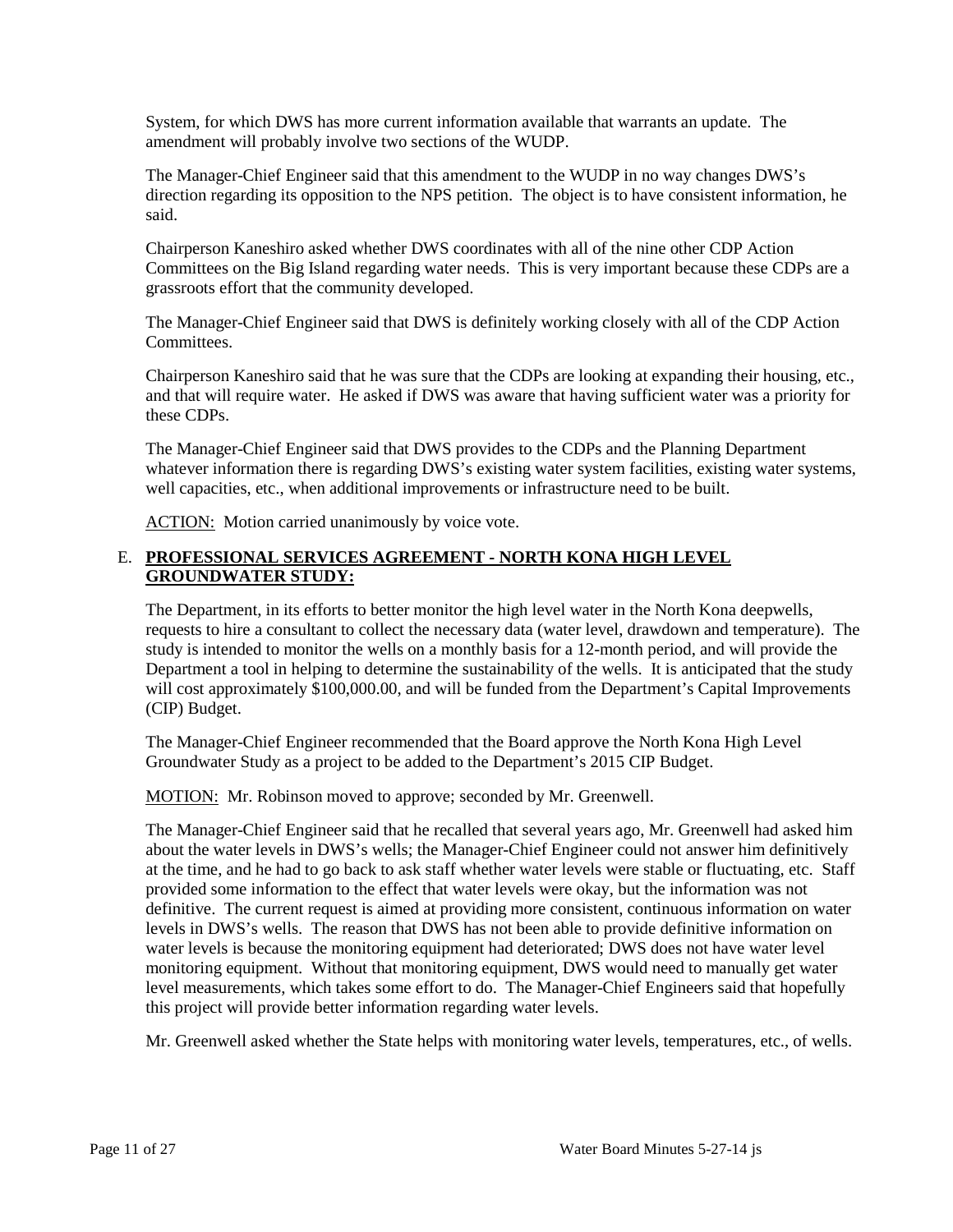The Manager-Chief Engineer said the State used to be helpful, but amid the poor economy, the State is no longer able to provide that continuous monitoring help to DWS. DWS is on its own regarding such monitoring, he said. He reiterated that monitoring water levels takes a lot of effort.

Mr. Greenwell said that he was asking because in the past, the State came to monitor a well that he used to work with; the State took readings on temperature, water levels, etc. He asked for confirmation that the State does not do that for DWS anymore.

The Manager-Chief Engineer confirmed this; on occasion, the State or the USGS may ask to take measurements at one of DWS's wells, but that is not an ongoing thing.

Mr. Robinson asked for confirmation that DWS would be unable to pull out a chart to answer questions about consistent water levels in the Keauhou Wells or the like.

The Manager-Chief Engineer confirmed that DWS would be unable to provide any kind of spreadsheet information showing consistent water level readings, because there are no such consistent readings.

Mr. Greenwell noted that this proposed contract is for a 12-month period. He asked whether this contact involves the purchase of any monitoring/measuring equipment.

The Manager-Chief Engineer said it would be something that DWS would want to own and have at its wells to get continuous readings; he asked the Deputy if that was the intent here.

The Deputy said the answer is yes and no; if the scope of the contract were to include the purchase of equipment specifically for this study, it would become DWS's equipment. However, that is not the case with this particular effort, he said. The anticipated contractors would have to supply their own monitoring equipment and provide DWS with the information regarding static water levels, draw-down, pumping, recovery after pumping, temperatures, etc. This information is what DWS is trying to get through this study, in order to better understand this high-level aquifer system, and what the situation is with DWS's high-level water. The Deputy said that the equipment would be the contractor's equipment, with which the contractor will be providing data to DWS.

Ms. Lee Loy said that good information helps the Board make good decisions. She said this study is very expensive, and asked how many wells the study would look at.

The Deputy said DWS currently has six high-level wells, and Mr. Riley Smith's Palani Well will make seven.

Ms. Lee Loy asked Mr. Sumada if DWS has the funds available in the Budget for this big line item.

Mr. Sumada said the funds are available in the CIP Budget.

The Deputy said there is a line item on the five-year CIP Budget for this, labeled "North Kona Well." That is where the funding will come from, he said.

Mr. Uyeda said he found it troubling as a Board member to hear that equipment has been deteriorating, and now DWS needs an independent consultant to do readings. He asked for elaboration on how certain equipment at these six or seven wells would be reinstalled. He also asked why DWS is only measuring levels in the high-level wells. He asked whether DWS should instead be measuring all of the wells in the North Kona area, to get a better idea of the situation. He asked what equipment is needed to do the measurements, and asked whether the study should be expanded to include all of the wells in the North Kona area.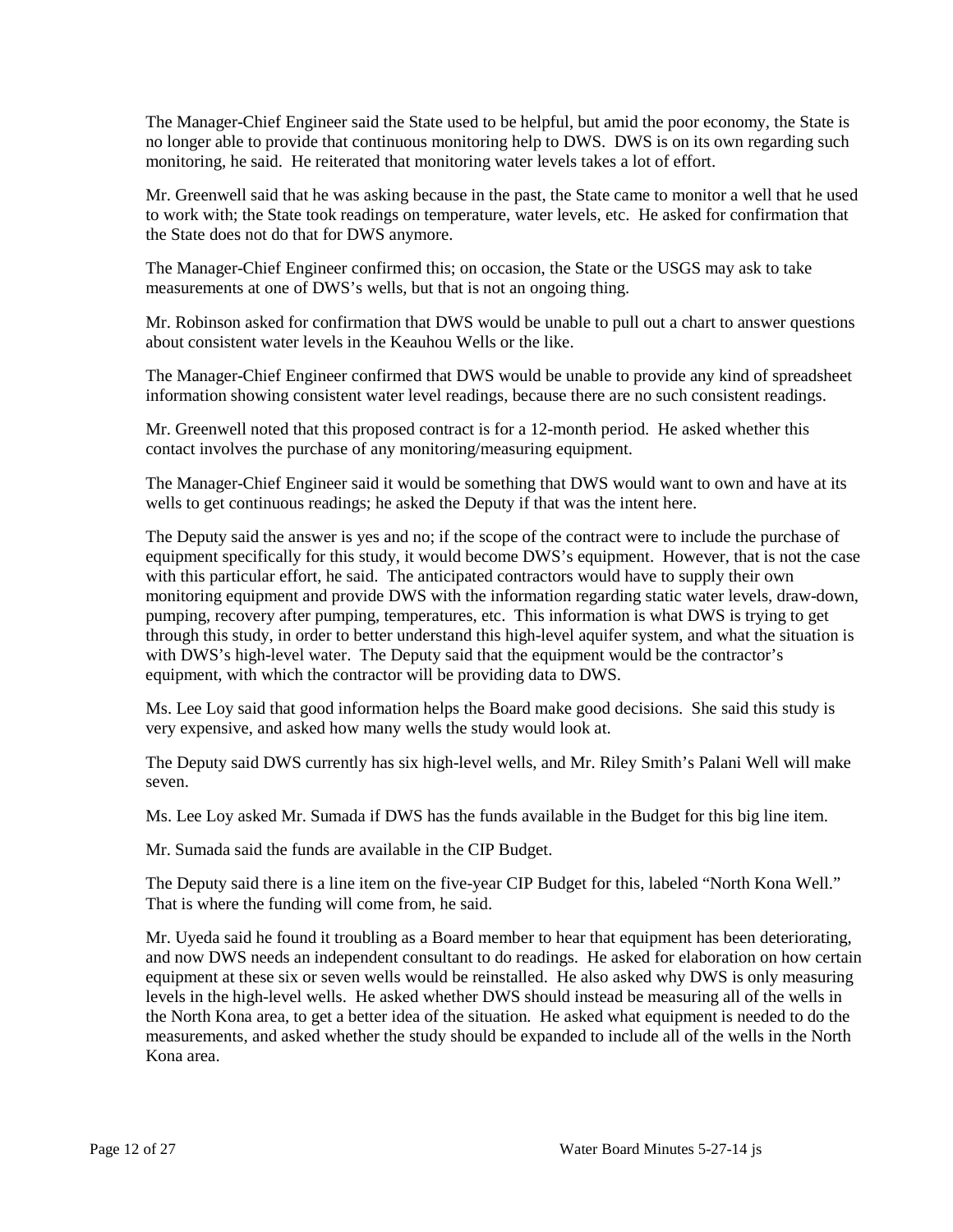The Manager-Chief Engineer said that DWS could take a good look at the scope of the work, and probably could include the basal wells as well as the high-level wells. This could include both North and South Kona, he said.

Mr. Uyeda said he is not a geologist; he asked if it made a difference whether all of the wells were included. He asked whether DWS should concentrate on the high-level wells, which may not affect the basal water. He said he did not know; that was the reason for his question.

The Manager-Chief Engineer said that DWS definitely does not know, and the idea is to try to know.

The Deputy said DWS could incorporate some kind of simultaneous monitoring of a down-gradient basal source, as well as the high-level water. The reason that the basal wells were not initially included is that DWS is monitoring the basal wells for chlorides in-house. However, Mr. Uyeda's suggestion is a good one, and DWS can do simultaneous monitoring.

Mr. Uyeda said that maybe the monitoring could instead be in certain strategic points where there are upstream high-level wells; that might be really beneficial.

The Manager-Chief Engineer said that it would be great to know whether or not a well is going to affect another well that is in the basal aquifer immediately downstream of that well, especially when DWS does pump testing, etc. He said that DWS could come up with a good strategy to get that kind of information.

Mr. Uyeda asked how much above and beyond what DWS is already doing this new study would achieve, based on DOH requirements to report monthly.

The Manager-Chief Engineer said that it would be a little bit more, because DOH only requires information such as chloride levels, and CWRM requires reports of DWS's pumpage (i.e., not water level information). Knowing what DWS's water levels are would be helpful, and the 12-month study would show whether or not water levels fluctuate. Water levels could be affected by the tides; the levels are definitely affected by rainfall.

Mr. Robinson asked for confirmation that DWS will bid this project out, and the Department will show the Board the scope of the contract regarding what information will be requested from the contractor.

The Manager-Chief Engineer said he was pretty sure that DWS can present the Board with the scope of work, to better understand what DWS is getting for this work.

Mr. Robinson asked whether the information will include things like elevation of the water, salinity, etc.

The Deputy noted that the Item involves a request for approval of a Professional Services Agreement, which is a different method of procurement. If the Board is not comfortable with approving at this time, the Department can come before the Board with a more defined scope before proceeding with this procurement.

Mr. Robinson said he is in favor of approving, but he would just like to see the scope.

The Deputy said DWS can certainly provide that.

Ms. Lee Loy agreed that she wanted to see the scope, too. She said that Mr. Uyeda touched on a snapshot of the high-level wells vis a vis what is going on with basal wells in strategic locations; this will give the Board a good understanding of what is going on. She said that if that could be folded into the scope, it would make her feel a lot better.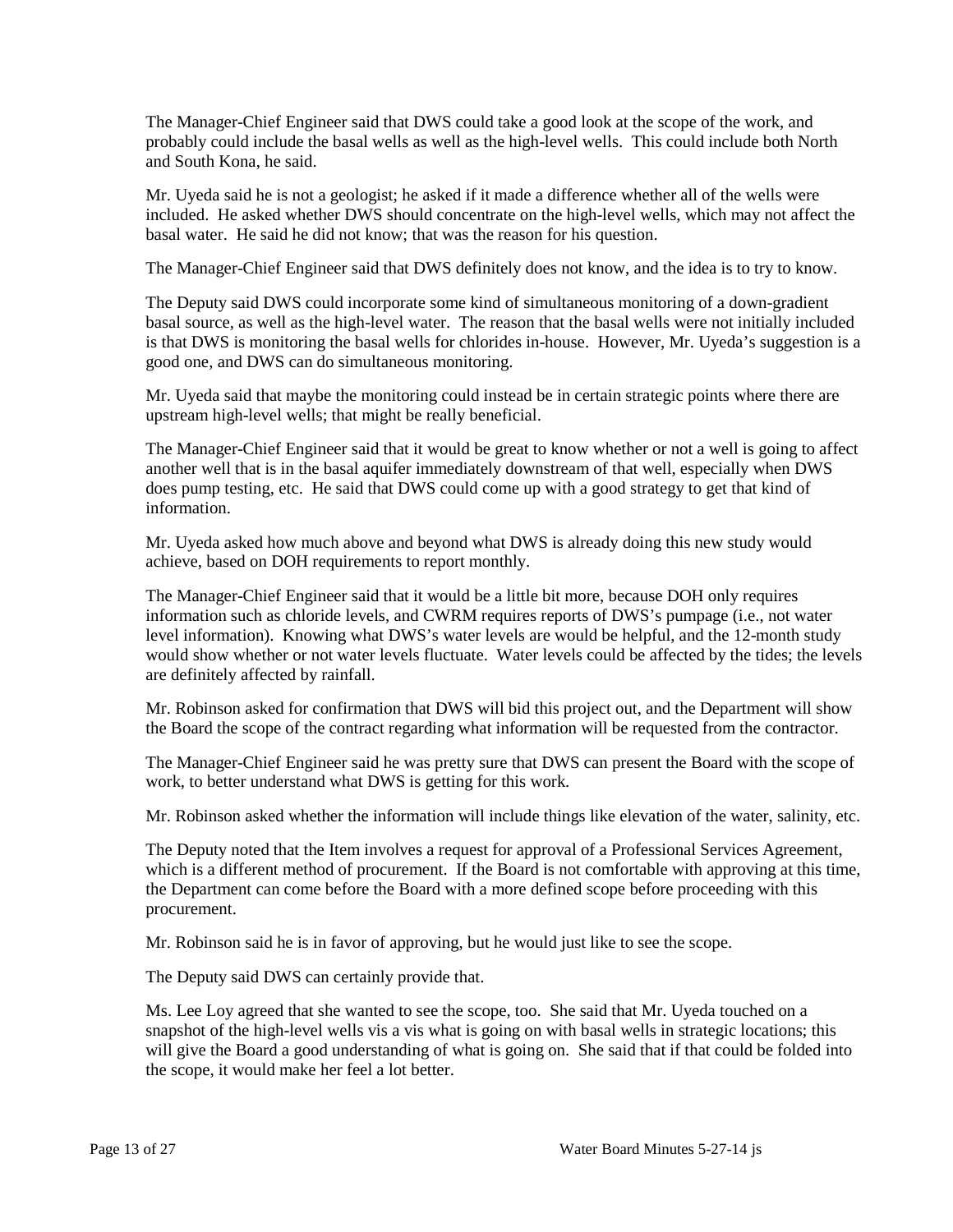Mr. Greenwell asked whether DWS planned to replace the monitoring equipment; he asked whether DWS intended to always go out for bids on monitoring water levels. If DWS plans to replace the deteriorated equipment, it needs to put that purchase into the scope.

The Manager-Chief Engineer said that he was not sure whether there actually was equipment that could last; the monitoring equipment that DWS previously had had deteriorated very fast; he wondered if there was something else that DWS could purchase and install that would give better service.

Mr. Greenwell said it probably was not worth it.

Chairperson Kaneshiro reiterated what the Board was about to vote on: a study with an approximate cost of \$100,000.00, which would come out of the CIP Budget.

ACTION: Motion carried unanimously by voice vote.

## 8) MISCELLANEOUS:

# A. **DEDICATION OF WATER SYSTEMS**:

The Department received the following documents for action by the Water Board. The water systems have been constructed in accordance with the Department's standards and are in acceptable condition for dedication.

*(Item 1 was deferred from the April 22, 2014, Water Board meeting.)*

# **1. GRANT OF EASEMENT AND BILL OF SALE**

Project Name: Keāhole Gardens PUD Subdivision Application No. 07-000698 Grantor/Seller: Keāhole Gardens Limited Partnership Tax Map Key: (3)7-3-054: 010, 043 and 044 No. of Lots: 13 Zoning: RS10 Facilities Charge: \$55,000 Date Paid: 03/24/2011 Final Inspection Date: 06/02/2010 Water System Cost: \$67,516.00

# **2. GRANT OF EASEMENT AND BILL OF SALE**

Project Name: Palani Ranch Well No. 1 Grantor/Seller: Palani Ranch Company, Inc. Tax Map Key: (3)7-4-002:008 (Portion) No. of Lots: N/A Zoning: N/A Facilities Charge: N/A Final Inspection Date: 05/13/2014 Water System Cost: \$5,058,903.02

### **3. DEED**

Project Name: Palani Ranch Well No. 1 (Same as above) Grantor/Seller: Palani Ranch Company, Inc. Tax Map Key: (3)7-4-002:021

The Manager-Chief Engineer recommended that the Water Board accepts these documents subject to the approval of the Corporation Counsel, and that either the Chairperson or the Vice-Chairperson be authorized to sign the documents.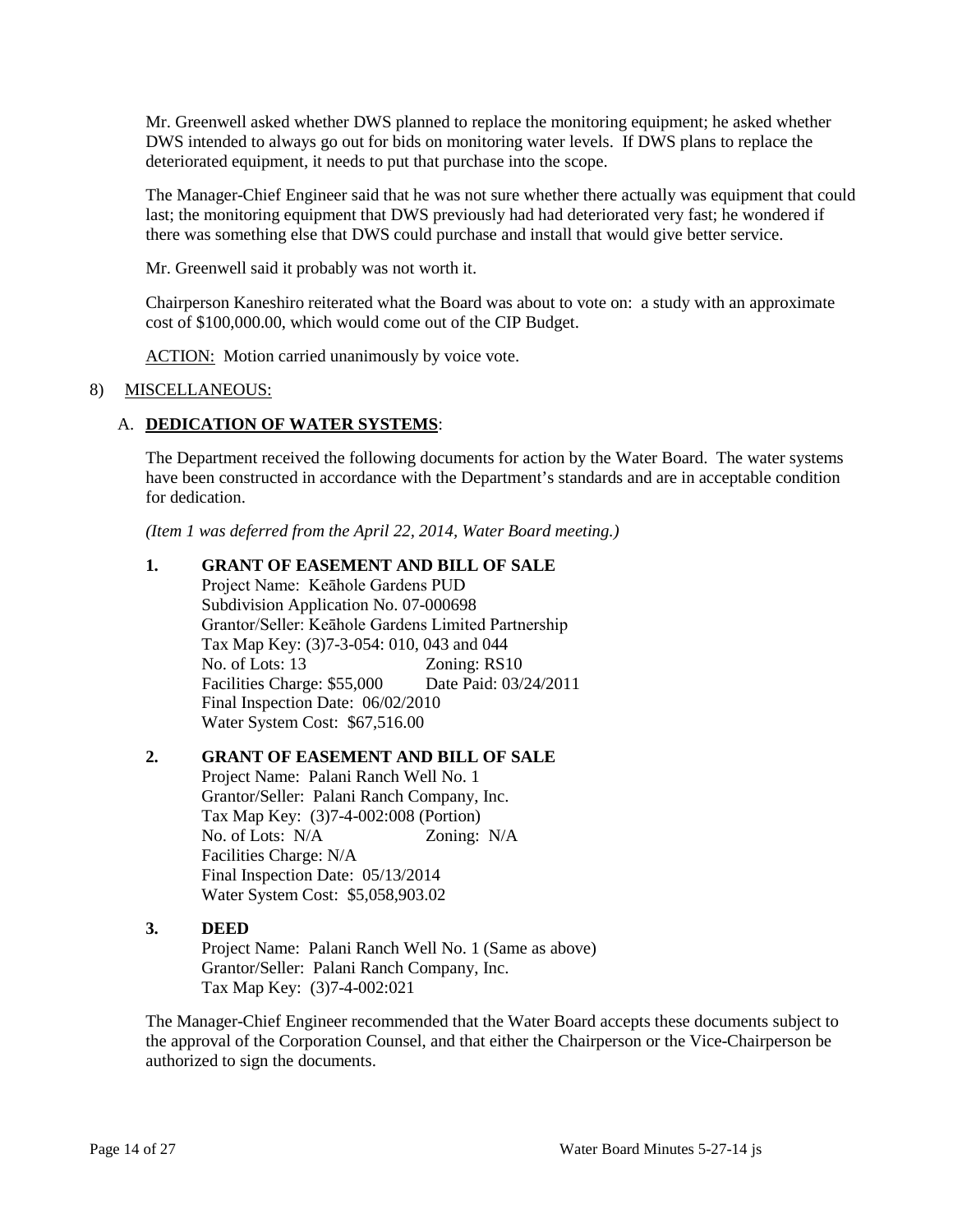ACTION: Mr. Robinson voted to defer to the June Board meeting Items 2 and 3 regarding Palani Well, based on Mr. Riley Smith's testimony; seconded by Mr. Uyeda, and carried unanimously by voice vote.

ACTION: Mr. Robinson moved to approve Item 1 regarding Keāhole Gardens PUD; seconded by Ms. Lee Loy, and carried unanimously by voice vote.

# B**. GASOLINE BID NO. 2014-05, FURNISHING AND DELIVERING GASOLINE AND DIESEL TO THE DEPARTMENT OF WATER SUPPLY:**

Bids for this project were opened on May 14, 2014, at 1:30 p.m., and the following are the bid results.

| Part<br>44  | <b>Hilo Baseyard</b>                       | Hawai'i<br>Petroleum,<br>Inc. | <b>Big Island Energy</b><br>Co., LLC dba<br><b>Akana Petroleum</b> |
|-------------|--------------------------------------------|-------------------------------|--------------------------------------------------------------------|
| 1.          | Unleaded Gasoline (delivered gallon price) | \$4.12/gal.                   | \$3.6244/gal.                                                      |
|             | Estimated 55,000 gallons/year $x$ 2 years  | $=$ \$453,200.00              | $= $398,684.00$                                                    |
| Part "B"    | <b>Kona Baseyard</b>                       |                               |                                                                    |
| 1.          | Unleaded Gasoline (delivered gallon price) | \$4.32/gal.                   | \$3.7390/gal.                                                      |
|             | Estimated 25,000 gallons/year $x$ 2 years  | $=$ \$216,000.00              | $= $186,950.00$                                                    |
| 2.          | Low-Sulfur Diesel (delivered gallon price) | \$6.03/gal.                   | \$4.0280/gal.                                                      |
|             | Estimated 3,000 gallons/year $x$ 2 years   | $= $36,180.00$                | $= $24,168.00$                                                     |
| Part<br>"C" | Waimea Baseyard                            |                               |                                                                    |
| 1.          | Unleaded Gasoline (delivered gallon price) | \$4.27/gal.                   | \$3.6765/gal.                                                      |
|             | Estimated 30,000 gallons/year $x$ 2 years  | $=$ \$256,200.00              | $=$ \$220,590.00                                                   |

The Manager-Chief Engineer recommended that the Water Board award the contract for GASOLINE BID NO. 2014-05, FURNISHING AND DELIVERING GASOLINE AND DIESEL TO THE DEPARTMENT OF WATER SUPPLY, to **Big Island Energy Co., LLC dba Akana Petroleum**, for Parts A-1, B-1, B-2, and C-1, at the bid prices listed above and that either the Chairperson or the Vice-Chairperson be authorized to sign the contract(s), subject to review as to form and legality of the contract(s) by Corporation Counsel. The contract period shall be from July 1, 2014 to June 30, 2016.

MOTION: Mr. Greenwell moved to approve; seconded by Mr. Arikawa.

Mr. Greenwell asked whether the Hilo and Waimea Baseyards buy diesel.

Mr. Ikeda said yes, they buy diesel, but they get it from the Department of Public Works (DPW). Kona has an above-ground 2,000-gallon tank, with compartments. There is a compartment holding 1,500 gallons of gas, and another compartment containing 500 gallons of diesel. However, the Hilo, Ka'u and Waimea Baseyards get their diesel from DPW.

ACTION: Motion carried unanimously by voice vote.

# C. **MATERIAL BID NO. 2014-01, FURNISHING AND DELIVERING WATER METERS, BRASS GOODS, FIRE HYDRANTS, VALVES, PIPES, FITTINGS, AND MISCELLANEOUS ITEMS FOR THE DEPARTMENT OF WATER SUPPLY STOCK:**

Bids were received and opened on May 14, 2014, at 2:00 p.m. The contract period for all Parts is one year, from July 1, 2014 to June 30, 2015. All Parts are established price agreements for materials on an "As-Needed Basis."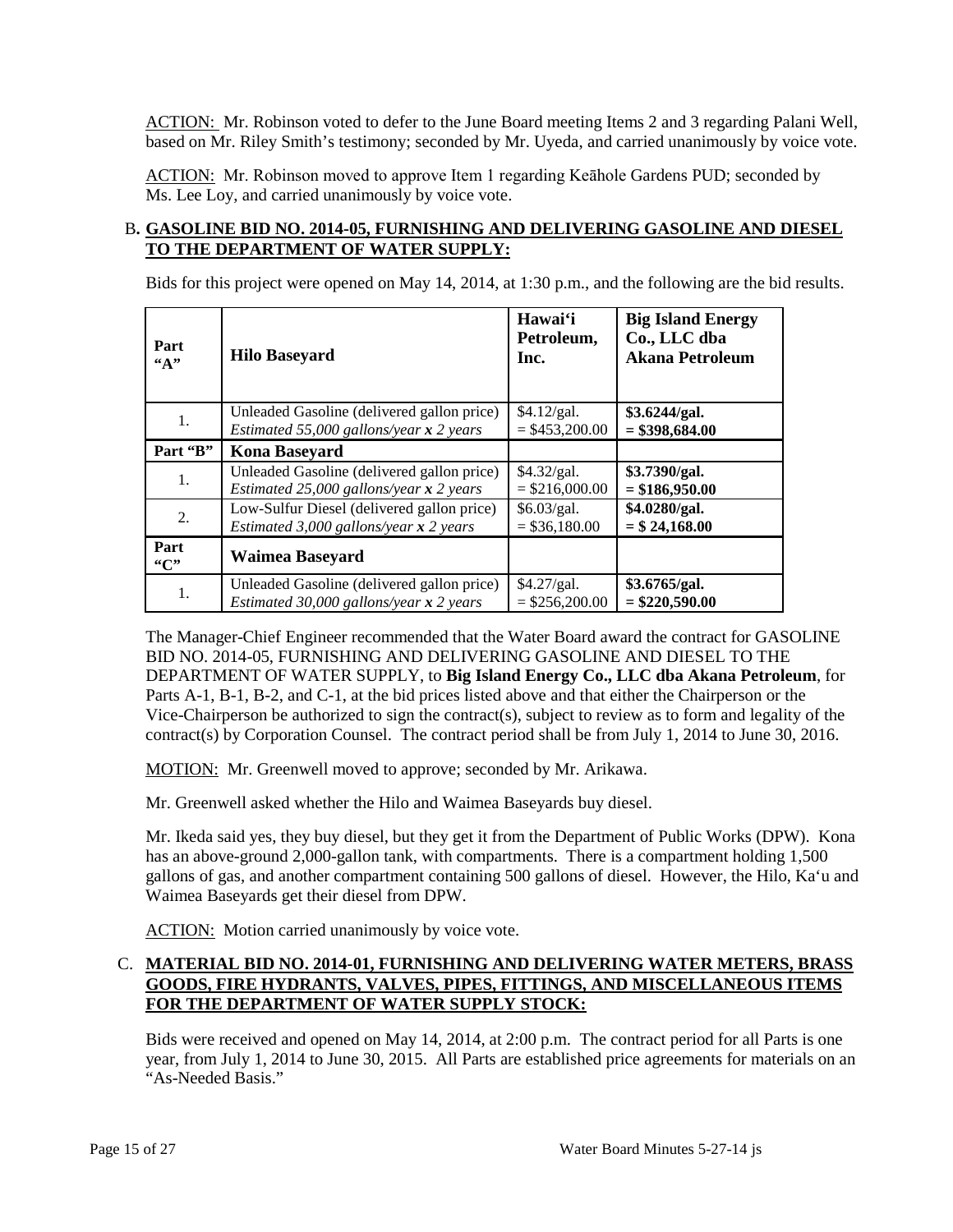RECOMMENDATION: It is recommended that the Board award the contract to the following bidders for MATERIAL BID NO. 2014-01, FURNISHING AND DELIVERING WATER METERS, BRASS GOODS, FIRE HYDRANTS, VALVES, PIPES, FITTINGS, AND MISCELLANEOUS ITEMS FOR THE DEPARTMENT OF WATER SUPPLY STOCK, on an as-needed basis, as listed below, and that either the Chairperson of the Vice-Chairperson be authorized to sign the contract(s), subject to review as to form and legality of the contract(s) by Corporation Counsel. The contract period shall be from July 1, 2014 to June 30, 2015.

| <b>PART</b><br>NO.      | <b>DESCRIPTION</b>                                                                    | <b>BIDDER</b>                                  | <b>AMOUNT</b> |
|-------------------------|---------------------------------------------------------------------------------------|------------------------------------------------|---------------|
| $\mathbf{1}$            | DUCTILE IRON PIPE, PUSH-ON TYPE<br><b>JOINT</b>                                       | Ferguson Enterprises, Inc.                     | \$90,850.00   |
| $\overline{2}$          | <b>DUCTILE IRON FITTINGS</b>                                                          | Ferguson Enterprises, Inc.                     | \$28,477.45   |
| $\overline{\mathbf{4}}$ | NUTS, BOLTS, AND THREADED<br><b>RODS</b>                                              | AP Water Supply, Inc. dba<br><b>HIW Hawaii</b> | \$47,703.08   |
| 5                       | <b>COPPER TUBING</b>                                                                  | Ferguson Enterprises, Inc.                     | \$105,689.00  |
| 6                       | <b>GALVANIZED PIPES T&amp;C</b><br>Ferguson Enterprises, Inc.<br>(THREADED & COUPLED) |                                                | \$11,935.60   |
| 8                       | <b>METER BOXES</b>                                                                    | AP Water Supply, Inc. dba<br><b>HIW Hawaii</b> | \$49,600.00   |
| 9                       | <b>METER COVERS</b>                                                                   | Ferguson Enterprises, Inc.                     | \$3,581.00    |
| 10                      | AUTOMATIC METER READING UNIT                                                          | Ferguson Enterprises, Inc.                     | \$422.33      |
| 11                      | 5/8" WATER METERS                                                                     | National Meter &<br>Automation, Inc.           | \$113,400.00  |
| 13                      | <b>BADGER RECORDALL SERIES</b><br><b>METER PARTS</b>                                  | National Meter &<br>Automation, Inc.           | \$541.25      |
| 14                      | 1"-2" WATER METERS                                                                    | National Meter &<br>Automation, Inc.           | \$23,887.50   |
| 19                      | <b>FIRE HYDRANTS</b>                                                                  | Ferguson Enterprises, Inc.                     | \$94,386.05   |
| 20                      | MUELLER FIRE HYDRANT PARTS                                                            | AP Water Supply, Inc. dba<br><b>HIW Hawaii</b> | \$4,390.75    |
| 21                      | MUELLER FIRE HYDRANT<br><b>EXTENSION KITS</b>                                         | AP Water Supply, Inc. dba<br>HIW Hawaii        | \$4,506.00    |
| 22                      | <b>AMERICAN DARLING FIRE</b><br><b>HYDRANT PARTS</b>                                  | Ferguson Enterprises, Inc.                     | \$7,358.88    |
| 23                      | <b>AMERICAN DARLING FIRE</b><br>HYDRANT EXTENSION KIT                                 | Ferguson Enterprises, Inc.                     | \$7,619.15    |
| 24                      | <b>BALL METER VALVES</b>                                                              | Ferguson Enterprises, Inc.                     | \$56,125.00   |
| 25                      | BALL VALVE, PACK JOINT X METER<br><b>COUPLING / FIP</b>                               | Ferguson Enterprises, Inc.                     | \$33,635.80   |
| 26                      | COMPRESSION JOINT COUPLING                                                            | Ferguson Enterprises, Inc.                     | \$5,298.00    |
| 27                      | PACK JOINT COUPLING                                                                   | Ferguson Enterprises, Inc.                     | \$37,732.75   |
| 28                      | <b>CORPORATION AND CURB STOPS -</b><br><b>BALL TYPE</b>                               | Ferguson Enterprises, Inc.                     | \$73,619.90   |
| 29                      | PRESSURE REGULATORS                                                                   | Ferguson Enterprises, Inc.                     | \$1,078.79    |
| 30                      | <b>HOSE BIBBS</b>                                                                     | Ferguson Enterprises, Inc.                     | \$2,966.50    |
| 31                      | <b>INVERTED MARKING PAINT</b>                                                         | Ferguson Enterprises, Inc.                     | \$10,324.00   |
| 32                      | <b>AIR RELIEF VALVES</b>                                                              | Ferguson Enterprises, Inc.                     | \$8,652.00    |
| 33                      | DUCKBILL CHECK VALVES                                                                 | Ferguson Enterprises, Inc.                     | \$70,410.95   |
| 34                      | <b>VALVE BOX DEBRIS CAP</b>                                                           | CBC, Inc.                                      | \$147.84      |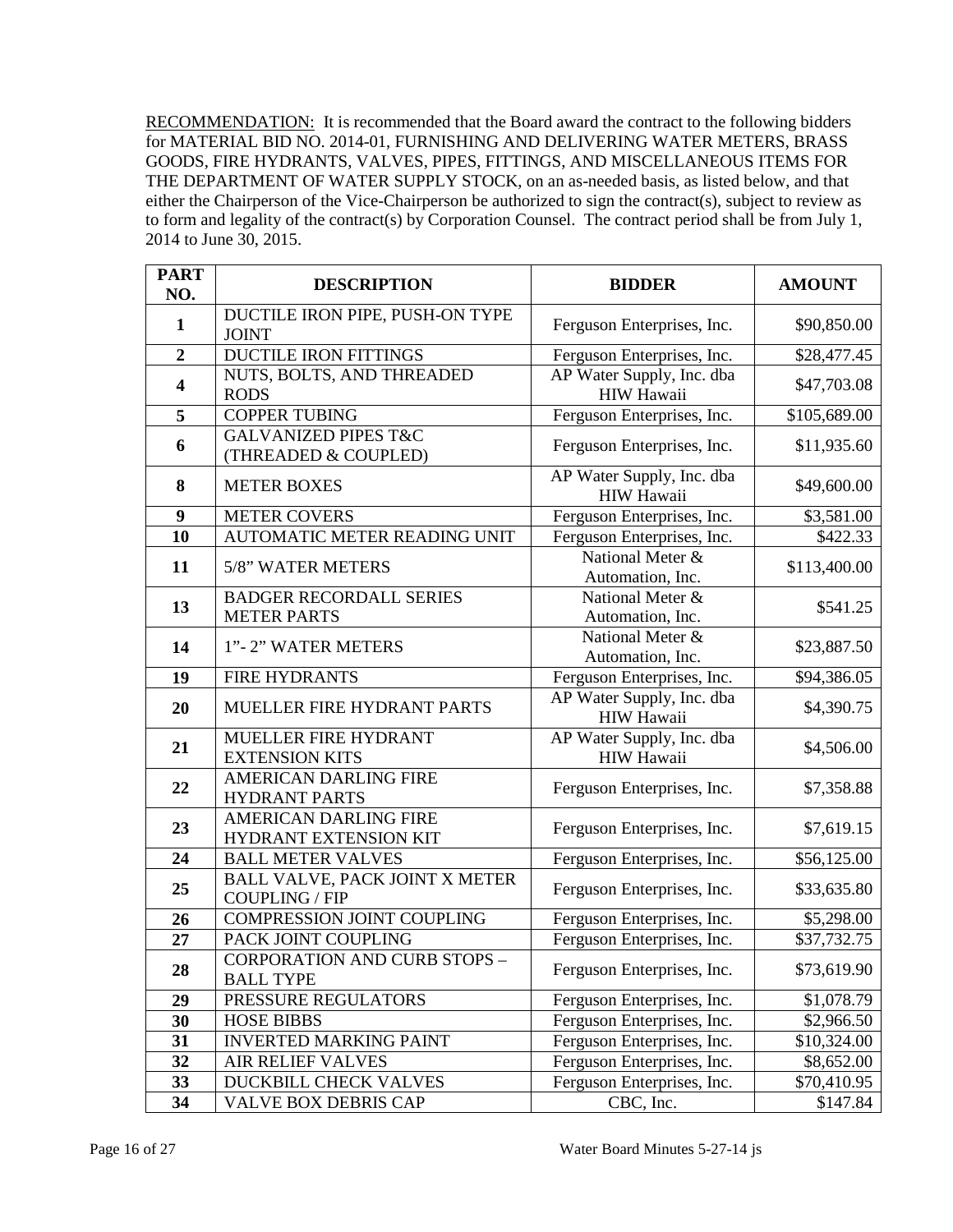| 35 | GATE VALVES - 3" AND LARGER,<br>125# CLASS        | Ferguson Enterprises, Inc.                     | \$31,982.80    |
|----|---------------------------------------------------|------------------------------------------------|----------------|
| 36 | GATE VALVES - 3" AND LARGER,<br><b>250# CLASS</b> | Ferguson Enterprises, Inc.                     | \$52,328.79    |
| 37 | <b>BUTTERFLY VALVES</b>                           | AP Water Supply, Inc. dba<br>HIW Hawaii        | \$8,750.00     |
| 38 | <b>AUTOMATIC CONTROL VALVES</b>                   | AP Water Supply, Inc. dba<br><b>HIW Hawaii</b> | \$1,210,047.00 |
| 39 | <b>ANTI-CAVITATION VALVES</b>                     | AP Water Supply, Inc. dba<br><b>HIW Hawaii</b> | \$284,964.00   |
| 40 | PUMP CONTROL BALL VALVES                          | CBC, Inc.                                      | \$294,650.37   |
| 42 | <b>HATCH FRAMES AND COVERS</b>                    | BK, Inc.                                       | \$13,080.00    |

For the following Sections: 3 (Flange Gaskets), 7 (High Density Polyethylene Pipe), 12 (Neptune T-10 Series Meter Parts), 15 (Compound Water Meter), 16 (Turbine Meters and Strainers), 17 (Detector Check Meters), 18 (Fire Service Meters), and 41 (Reservoir Level Indicator), no bids were received.

For the Sections where no bids were received, staff shall obtain quotations in the best interest of the Department.

MOTION: Mr. Arikawa moved to approve; seconded by Ms. Lee Loy.

The Manager-Chief Engineer said that this Item< and the next couple of Items, are bids to establish a price list for the next fiscal year. This alleviates the need to constantly go out for quotes. He noted that for items on the list that did not get bids, DWS would be securing quotes in accordance with procurement requirements.

Mr. Greenwell asked whether vendors force DWS to take all of the items upon the bid; he asked if vendors let DWS draw according to need.

The Manager-Chief Engineer confirmed that DWS draws according to whenever it needs additional stock items.

Mr. Greenwell asked whether DWS needs to buy items and store them in-house.

The Manager-Chief Engineer said no, DWS does not have the storage space. Instead, DWS relies on the suppliers to store items, and DWS buys items according to when the items are needed, he said.

Mr. Ikeda said these are just As-Needed Items, and some of the items might not even be ordered during the year. In case DWS needs an item, there is a contract for the price, so DWS does not have to get quotes for it.

Mr. Robinson asked what a Solid State Reduced Voltage Soft Starter is; he noted that the price for it was \$5,438,000.00.

Mr. Ikeda said that it is not just a single starter; it is a whole list of starters at DWS's wells. The whole list combined came to that \$5,000,000-plus figure.

The Manager-Chief Engineer noted that the soft starter item was included in the next Item on the Agenda, 8(D), and the Board is still discussing the previous Item, 8(C).

Mr. Uyeda asked how much inventory DWS carries on its shelves, and asked what its value was.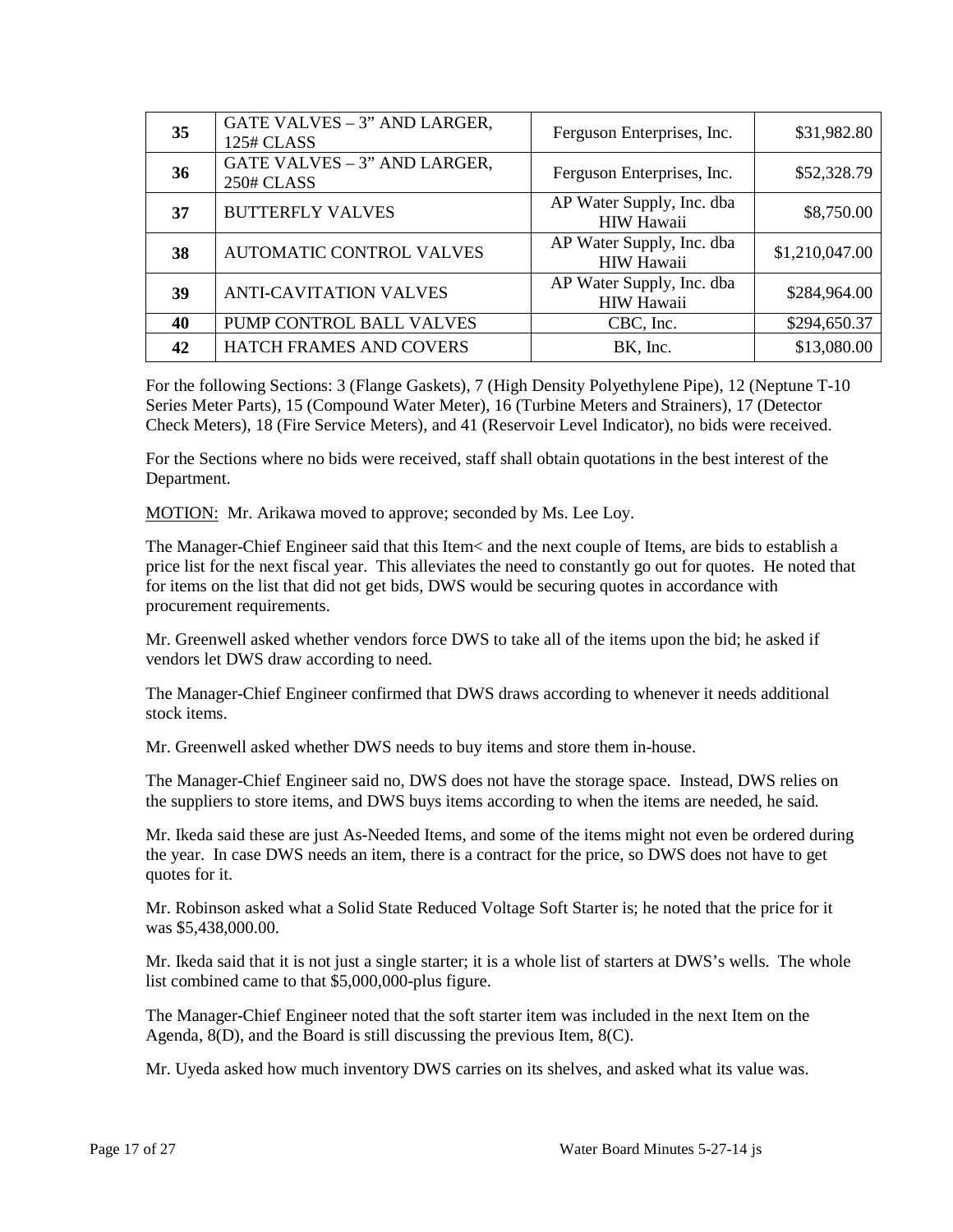Mr. Sumada said that inventory is listed on the Financial Statement, and it currently stands at \$1.2 million. Inventory has stood at around that figure for the past several years, he added.

Ms. Lee Loy said that these bids essentially lock in prices for a year.

The Manager-Chief Engineer confirmed this.

ACTION: Motion carried unanimously by voice vote.

# D. **MATERIAL BID NO. 2014-02, FURNISHING AND DELIVERING ELECTRICAL SUPPLIES, SCADA, MOTORS, CHLORINATORS, AND MISCELLANEOUS ITEMS FOR THE DEPARTMENT OF WATER SUPPLY STOCK:**

Bids were opened on May 14, 2014, at 2:30 p.m. The contract period for all Parts is one year, from July 1, 2014 to June 30, 2015. All Parts are established price agreements for materials on an "As-Needed Basis."

The Manager-Chief Engineer recommended that the Board award the contract to the following bidders for MATERIAL BID NO. 2014-02, FURNISHING AND DELIVERING ELECTRICAL SUPPLIES, SCADA, MOTORS, CHLORINATORS, AND MISCELLANEOUS ITEMS FOR THE DEPARTMENT OF WATER SUPPLY STOCK, on an as-needed basis, as listed below, and that either the Chairperson of the Vice-Chairperson be authorized to sign the contract(s), subject to review as to form and legality of the contract(s) by Corporation Counsel. The contract period shall be from July 1, 2014 to June 30, 2015.

| <b>PART</b><br>NO. | <b>DESCRIPTION</b>                                        | <b>BIDDER</b>              | <b>AMOUNT</b>  |
|--------------------|-----------------------------------------------------------|----------------------------|----------------|
| 15                 | INDUSTRIAL MOTOR LEAD CABLE                               | TK Process Hawaii, LLC     | \$33,144.55    |
| 16                 | INDUSTRIAL CONTROL WIRING                                 | TK Process Hawaii, LLC     | \$4,870.08     |
| 17                 | JUNCTION BOXES & ENCLOSURES                               | TK Process Hawaii, LLC     | \$76,155.44    |
| 19                 | NON-AUTOMATIC TRANSFER<br><b>SWITCH</b>                   | TK Process Hawaii, LLC     | \$147,575.74   |
| 20                 | <b>SOLID STATE REDUCED VOLTAGE</b><br><b>SOFT STARTER</b> | TK Process Hawaii, LLC     | \$5,438,097.32 |
| 21                 | <b>VARIABLE FREQUENCY DRIVES</b>                          | TK Process Hawaii, LLC     | \$248,629.58   |
| 22                 | <b>SURGE PROTECTION DEVICES</b>                           | TK Process Hawaii, LLC     | \$24,364.50    |
| 24                 | POWER MONITORING EQUIPMENT                                | TK Process Hawaii, LLC     | \$64,854.75    |
| 25                 | <b>CIRCULAR CHART RECORDER</b>                            | TK Process Hawaii, LLC     | \$10,818.41    |
| 27                 | PRE-FABRICATED RTU PANEL                                  | Control Systems West, Inc. | \$36,369.87    |
| 28                 | <b>AUTOMATION AND CONTROL</b><br><b>SYSTEMS</b>           | Control Systems West, Inc. | \$45,160.77    |
| 31                 | <b>GROUNDING EQUIPMENT</b>                                | TK Process Hawaii, LLC     | \$446.74       |
| 32                 | <b>COMMUNICATIONS HARDWARE</b>                            | TK Process Hawaii, LLC     | \$77,555.73    |
| 33                 | HIGH POWERED LICENSED RADIO<br><b>EQUIPMENT</b>           | TK Process Hawaii, LLC     | \$2,990.23     |
| 34                 | LICENSED RADIO EQUIPMENT                                  | TK Process Hawaii, LLC     | \$7,762.06     |
| 35                 | <b>AUTODIALERS</b>                                        | TK Process Hawaii, LLC     | \$1,057.49     |
| 36                 | PRESSURE TRANSDUCER                                       | TK Process Hawaii, LLC     | \$1,671.02     |
| 38                 | PRESSURE TRANSDUCER -<br>RESERVOIR LEVEL                  | TK Process Hawaii, LLC     | \$2,499.03     |
| 39                 | PRESSURE TRANSMITTER                                      | TK Process Hawaii, LLC     | \$1,842.20     |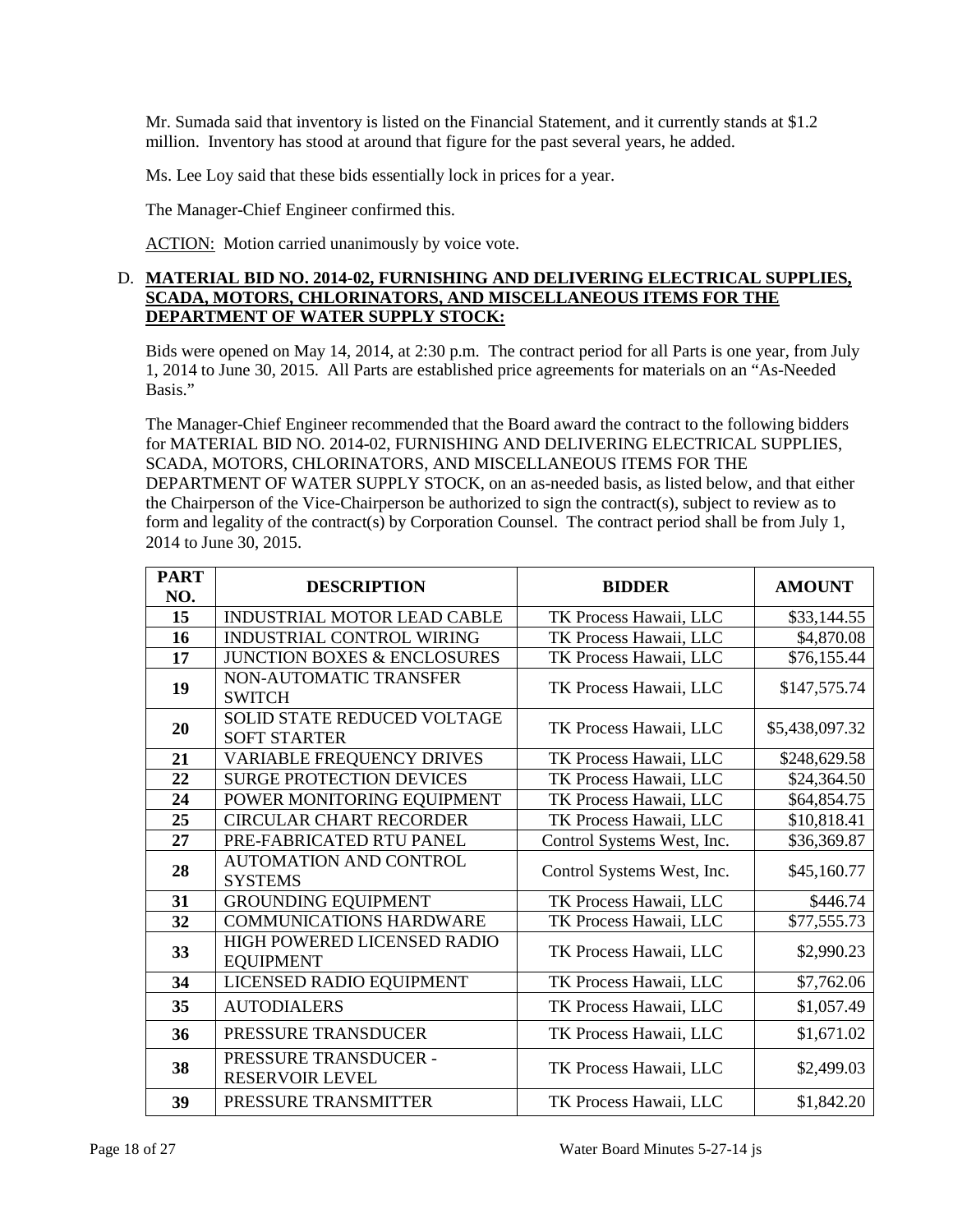| 40 | <b>LIQUID LEVEL SENSOR</b>                               | TK Process Hawaii, LLC                         | \$7,021.19     |
|----|----------------------------------------------------------|------------------------------------------------|----------------|
| 41 | <b>FLOW SWITCH</b>                                       | TK Process Hawaii, LLC                         | \$1,723.42     |
| 42 | <b>ELECTROMAGNETIC FLOW</b><br><b>METERS</b>             | AP Water Supply, Inc. dba<br><b>HIW Hawaii</b> | \$509,315.00   |
| 43 | <b>VENTURI DIFFERENTIAL FLOW</b><br><b>METER</b>         | CBC, Inc.                                      | \$312,310.74   |
| 47 | <b>CHEMICAL FEEDER PUMP</b>                              | TK Process Hawaii, LLC                         | \$7,120.31     |
| 49 | DIGITAL CHLORINE CYLINDER<br><b>SCALE</b>                | TK Process Hawaii, LLC                         | \$5,972.00     |
| 55 | <b>DIGITAL HIGH-RESOLUTION</b><br><b>CONTROLLER</b>      | TK Process Hawaii, LLC                         | \$2,593.02     |
| 58 | <b>SUBMERSIBLE MOTORS -</b><br><b>REFURBISH / REWIND</b> | Beylik Drilling and Pump<br>Services, Inc.     | \$1,643,300.00 |
| 59 | <b>LEAK NOISE DATA LOGGERS</b>                           | Wong's Equipment & Service                     | \$51,711.78    |
| 60 | <b>LIGHT EMITTING DIODE</b><br><b>LUMINARIES</b>         | TK Process Hawaii, LLC                         | \$13,667.40    |
| 61 | <b>INFRARED WINDOWS</b>                                  | TK Process Hawaii, LLC                         | \$4,510.20     |

For the following Sections: 1 (Arc Flash PPE – Daily Wear), 2 (Arc Flash PPE – Supplemental), 3 (Electrical Gloves & Testing), 4 (Digital Multimeter & Testing), 5 (Electrical Safety Equipment), 6 (Electrical Tape), 7 (Duct Seal Compound), 8 (Liquidtight Flexible Non-Metallic Conduit & Fittings), 9 (Liquidtight Flexible Metallic Conduit & Fittings), 10 (Rigid PVC Conduit & Fittings), 11 (EMT Conduit & Fittings), 12 (Rigid Galvanized Steel Conduit & Fittings), 13 (Unistrut Channel and Hardware), 14 (Electrical Connectors & Terminations), 18 (Heavy Duty Safety Switch), 23 (3 Phase Monitor Relay), 26 (Industrial Electronic Components), 29 (Programming Services), 30 (Uninterruptable Power Supply), 37 (Pressure Transducer – Discharge Pressure), 44 (Chlorine Residual Analyzer – Reagentless), 45 (Water Quality Equipment), 46 (Reagents and Standards), 48 (High Density Polyethylene Discharge Tubing), 50 (Stand Alone Chlorine Gas Detector), 51 (Chlorinator), 52 (Chlorine Gas Feeder), 53 (Ultrafiltration Package Plant), 54 (Industrial Actuators), 56 (Mechanical Seals), and 57 (Motors), no bids were received.

For the Sections where no bids were received, staff shall obtain quotations in the best interest of the Department.

MOTION: Ms. Lee Loy moved to approve; seconded by Mr. Robinson.

Mr. Robinson said he would now go back to his question about the \$5 million soft starter. He asked if that was one item or a bunch of items all together.

Mr. Ikeda said it is one item, but there all different sizes of soft starters, and all of them are listed. He said he was not sure exactly how many soft starters there are. They are not broken up when DWS does its bids; DWS just takes the total lowest bid. Otherwise, it becomes a nightmare, because there are so many items, Mr. Ikeda said. He did not know exactly how many items there are on the list, but added all up they come to \$5 million.

Mr. Robinson asked whether it could actually be a sub-set all by itself, with a whole list of detailed items.

Mr. Ikeda said yes. DWS has the list when it draws the contract; every item has its unit price on there, and when DWS orders, it orders by the unit price.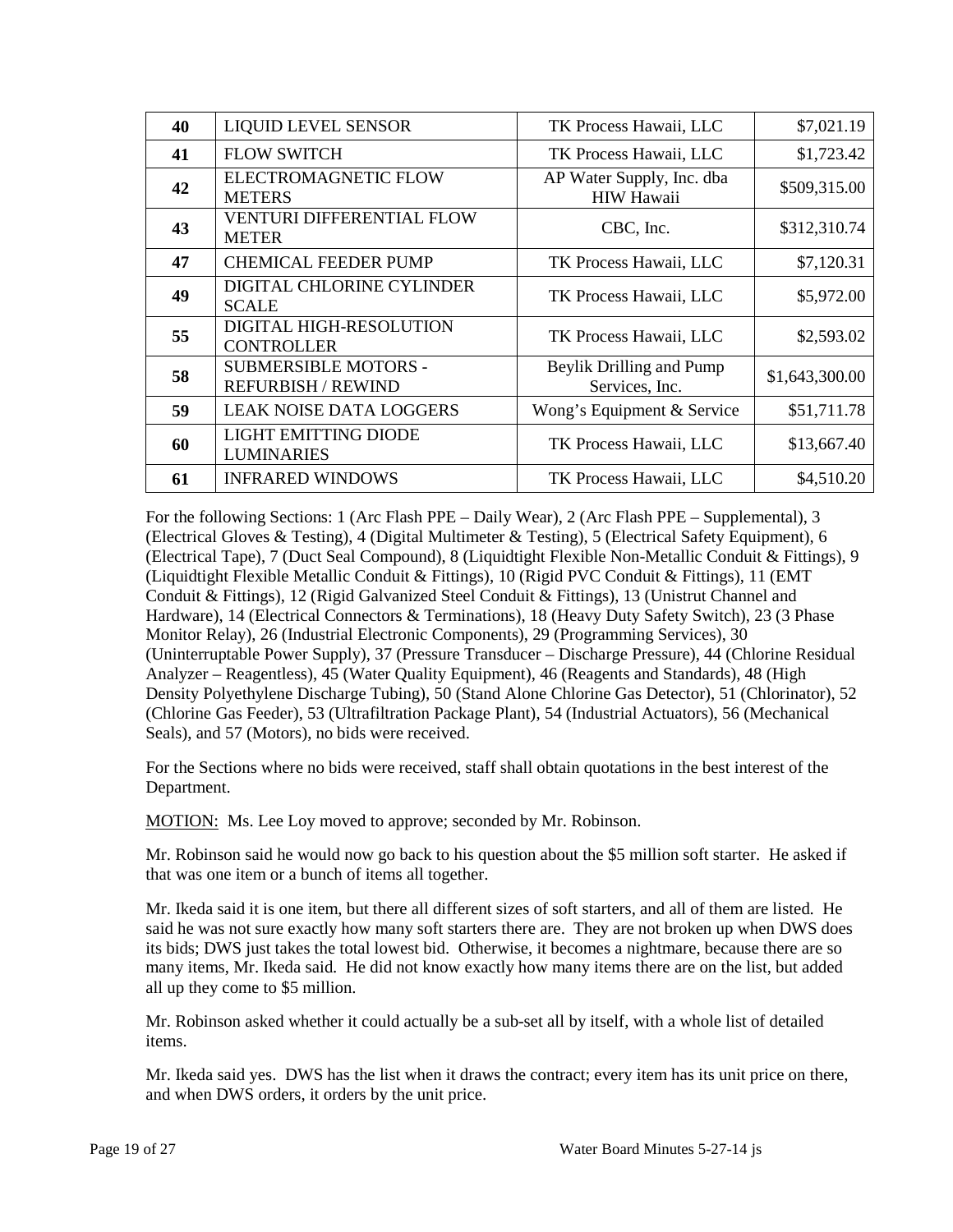Mr. Arikawa asked out of curiosity why there were two different material bids, instead of just one.

Mr. Ikeda said they were broken up into two bids because the Department figured that the first half was a lot of field stuff, and the second half was more electrical (i.e., pumps, motors, etc.) DWS figured that they would do the vendors a favor by breaking the material bid into two bids. He said that this was an experiment, but next year DWS will go back to having just *one* material bid because it turns out that it is easier to do so.

Mr. Robinson asked the Department to have information on the soft starters at the next meeting.

Mr. Ikeda asked whether Mr. Robinson wanted to know how many soft starters there are.

Mr. Robinson said yes, that would be really helpful for him, because the \$5 million was a big number.

The Manager-Chief Engineer said it is a big number, and that he would have the same question.

The Deputy explained that the soft starters are used so that DWS does not do the full draw on HELCO's system; the soft starter steps up the draw on the system, and it is equipment that is needed at all of DWS's deepwells. DWS has at least 60 soft starters for wells, along with larger boosters. The soft starters are basically to increase the draw on the HELCO system, so that it is not an instantaneous flick of the switch at full draw. DWS can clarify how many soft starters there are, he said. The list is asneeded, because DWS does not plan to replace them all at one time. He gave as an example that if the soft starter for Pana'ewa Booster A is needed, DWS will have a unit price to purchase that particular soft starter.

ACTION: Motion carried unanimously by voice vote.

## E. **MATERIAL BID NO. 2014-06, FURNISH BASE COURSE, SAND, COLD MIX, HOT MIX, AND NO. 3F ROCK TO THE DEPARTMENT OF WATER SUPPLY:**

Bids for this project were opened on May 15, 2014, at 1:30 p.m., and the following are the bid results.

|           |                                                                    | Yamada &<br>Sons, Inc. | <b>WHC LTD</b><br>dha West<br>Hawai'i<br><b>Concrete</b> | Grace<br>Pacific LLC        | Jas. W.<br>Glover, Ltd.             |
|-----------|--------------------------------------------------------------------|------------------------|----------------------------------------------------------|-----------------------------|-------------------------------------|
|           | <b>DISTRICT I:</b>                                                 |                        |                                                          |                             |                                     |
| A.        | 3/4-Inch Base Course (Cost per ton)                                | \$19.00                | No Bid                                                   | No Bid                      | \$18.75                             |
| <b>B.</b> | 1½-Inch Base Course (Cost per ton)                                 | \$18.00                | No Bid                                                   | No Bid                      | \$16.41                             |
| C.        | No. 3F Rock (Cost per ton)                                         | \$27.00                | No Bid                                                   | No Bid                      | \$25.00                             |
| D.        | #4 Sand (Cost per ton)                                             | \$50.00                | No Bid                                                   | No Bid                      | \$40.00                             |
| Ε.        | Mortar Sand - ASTM C144 (Cost per ton)                             | No Bid                 | No Bid                                                   | No Bid                      | \$64.00                             |
| F.        | Cold Mix-ASTM D4215-87 (Cost per ton)                              | \$156.00               | No Bid                                                   | No Bid                      | \$145.00                            |
| G.        | Blended Material 60% #4 Sand and 40% No.<br>3F Rock (Cost per ton) | \$54.00                | No Bid                                                   | No Bid                      | \$50.00                             |
| Н.        | Hot $Mix - County Mix IV (Cost per ton)$                           | \$154.00               | No Bid                                                   | No Bid                      | \$143.00                            |
|           | <b>DISTRICT II:</b>                                                | Yamada&<br>Sons, Inc.  | <b>WHC LTD</b><br>dha West<br>Hawai'i<br><b>Concrete</b> | Grace<br><b>Pacific LLC</b> | $\mathbf{J}$ as. W.<br>Glover, Ltd. |
| A.        | 3/4-Inch Base Course (Cost per ton)                                | No Bid                 | \$12.58                                                  | No Bid                      | No Bid                              |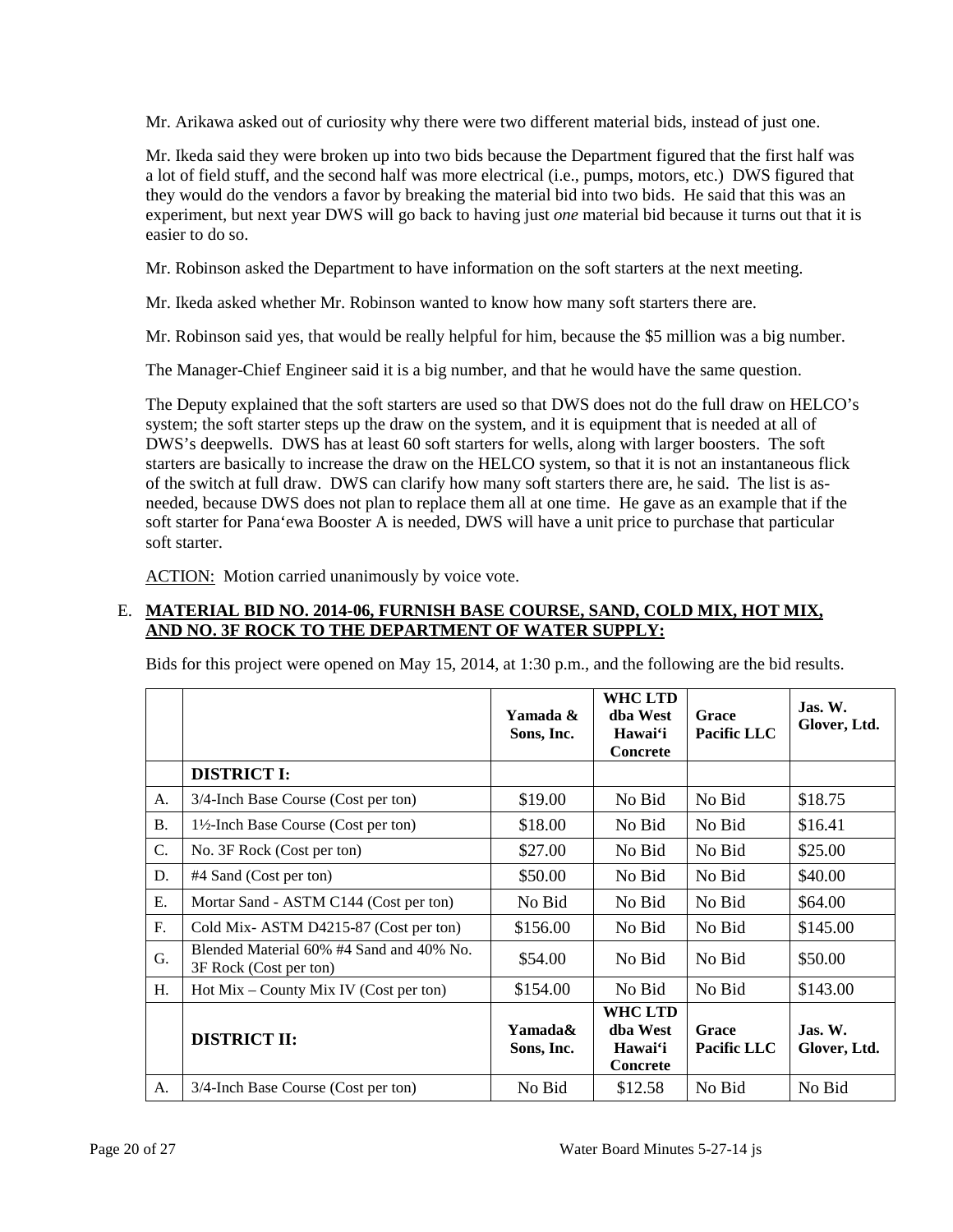| <b>B.</b> | 1½-Inch Base Course (Cost per ton)              | No Bid                 | \$11.40                                                  | No Bid                             | No Bid                     |
|-----------|-------------------------------------------------|------------------------|----------------------------------------------------------|------------------------------------|----------------------------|
| C.        | No. 3F Rock (Cost per ton)                      | No Bid                 | \$17.85                                                  | No Bid                             | No Bid                     |
| D.        | #4 Sand (Cost per ton)                          | No Bid                 | \$22.42                                                  | No Bid                             | No Bid                     |
| Ε.        | Mortar Sand - ASTM C144 (Cost per ton)          | No Bid                 | \$40.54                                                  | No Bid                             | No Bid                     |
| F.        | Cold Mix-ASTM D4215-87 (Cost per ton)           | No Bid                 | No Bid                                                   | No Bid                             | No Bid                     |
|           | <b>DISTRICT III:</b>                            | Yamada &<br>Sons, Inc. | <b>WHC LTD</b><br>dba West<br>Hawai'i<br><b>Concrete</b> | <b>Grace Pacific</b><br><b>LLC</b> | Jas. W.<br>Glover,<br>Ltd. |
| A.        | 3/4-Inch Base Course (Cost per ton)             | No Bid                 | \$17.51                                                  | No Bid                             | No Bid                     |
| <b>B.</b> | $1\frac{1}{2}$ -Inch Base Course (Cost per ton) | No Bid                 | \$16.14                                                  | No Bid                             | No Bid                     |
|           |                                                 |                        |                                                          |                                    |                            |
| C.        | No. 3F Rock (Cost per ton)                      | No Bid                 | \$31.73                                                  | No Bid                             | No Bid                     |
| D.        | #4 Sand (Cost per ton)                          | No Bid                 | \$32.15                                                  | No Bid                             | No Bid                     |
| Ε.        | Mortar Sand - ASTM C144 (Cost per ton)          | No Bid                 | \$53.93                                                  | No Bid                             | No Bid                     |
| F.        | Cold Mix-ASTM D4215-87 (Cost per ton)           | No Bid                 | No Bid                                                   | \$151.00                           | No Bid                     |

The Manager-Chief Engineer recommended that the Board award the contract for MATERIAL BID NO. 2014-06, FURNISH BASE COURSE, SAND, COLD MIX, HOT MIX, AND NO. 3F ROCK TO THE DEPARTMENT OF WATER SUPPLY, by Parts to the following for the amounts shown above, and that either the Chairperson or the Vice-Chairperson be authorized to sign the contract(s), subject to review as to form and legality of the contract(s) by Corporation Counsel.

- **District I Parts A, B, C, D, E, F, G and H to Jas W. Glover, Ltd.**
- **District II Parts A, B, C, D and E to WHC LTD dba West Hawai'i Concrete**

# **District III – Parts A, B, C, D and E to WHC LTD dba West Hawai'i Concrete Parts F and G to Grace Pacific LLC**

For the Parts where no bids were received, staff shall obtain quotations in the best interest of the Department. The contract period shall be from July 1, 2014, to June 30, 2015.

MOTION: Mr. Uyeda moved to approve; seconded by Mr. Robinson.

The Manager-Chief Engineer said to anticipate Mr. Arikawa's question, this bid was for companies that operate quarries.

ACTION: Motion carried unanimously by voice vote.

## F. **WATER TREATMENT BID NO. 2014-07, FURNISHING AND DELIVERING A~LIQUID CHLORINE TO VARIOUS LOCATIONS IN THE ISLAND OF HAWAI'I (ON AN AS-NEEDED BASIS); B~LIQUID AMMONIA TO WAIMEA WATER TREATMENT PLANT, DISTRICT OF SOUTH KOHALA (ON AN AS-NEEDED BASIS); C~50% LIQUID CAUSTIC SODA TO WAIMEA WATER TREATMENT PLANT, DISTRICT OF SOUTH KOHALA (ON AN AS-NEEDED BASIS); D~C-9 POLYPHOSPHATE TO WAIMEA WATER TREATMENT PLANT, DISTRICT OF SOUTH KOHALA (ON AN AS-NEEDED BASIS):**

Bids for this project were opened on May 15, 2014, at 2:30 p.m., and the following are the bid results.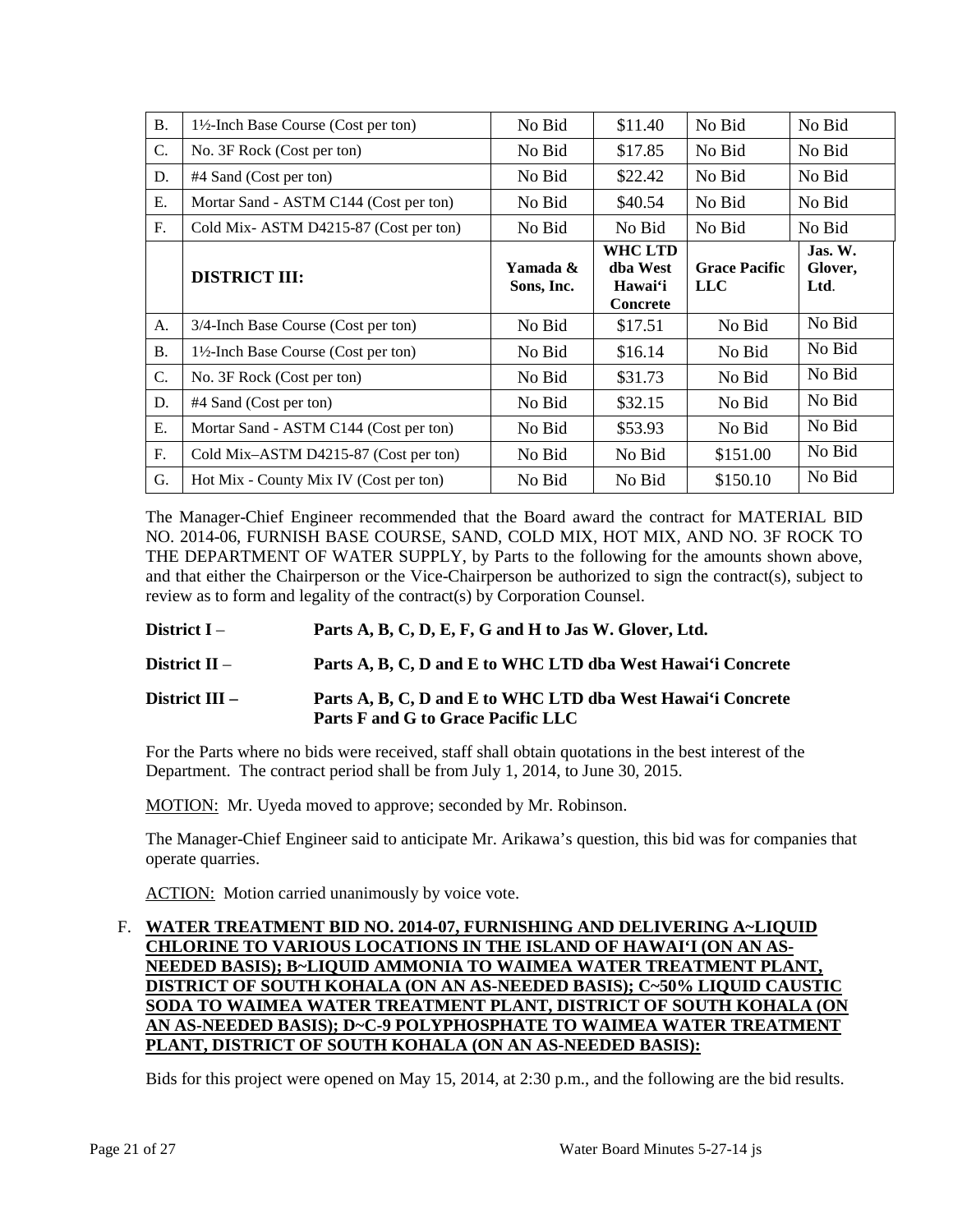|     |                                                                                                                              | <b>Phoenix V</b><br>LLC dba BEI<br>Hawai'i | <b>Airgas</b><br><b>USA LLC</b> | <b>Shannon</b><br><b>Chemical</b><br>Corp. |
|-----|------------------------------------------------------------------------------------------------------------------------------|--------------------------------------------|---------------------------------|--------------------------------------------|
|     | <b>PART A - FURNISH AND DELIVER</b><br><b>LIQUID CHLORINE</b>                                                                |                                            |                                 |                                            |
| I.  | <b>HILO DISTRICT</b><br>Pana'ewa Deep Well (125 cylinders per<br>a.<br>year)<br>Cost per 150-lb. cylinder                    | \$335.00                                   | No Bid                          | No Bid                                     |
| II. | <b>PUNA DISTRICT</b><br>Pana'ewa Deep Well Chlorinator Building<br>a.<br>(20 cylinders per year)<br>Cost per 150-lb cylinder | \$350.00                                   | No Bid                          | No Bid                                     |
| Ш.  | <b>KA'U DISTRICT</b><br>Pāhala Deep Well Chlorinator Building<br>a.<br>(12 cylinders per year)<br>Cost per 150-lb.cylinder   | \$406.50                                   | No Bid                          | No Bid                                     |
| IV. | <b>KOHALA DISTRICT</b><br>Waimea Water Treatment Plan<br>a.<br>Cost per 1,200-lb. cylinder<br>(60 cylinders per year)        | \$2,287.00                                 | No Bid                          | No Bid                                     |
|     | Cost per 150-lb cylinder (60 cylinders per year)                                                                             | \$369.00                                   | No Bid                          | No Bid                                     |
| V.  | <b>KONA DISTRICT</b><br>DWS Kona Baseyard (150 cylinders per<br>a.<br>year)<br>Cost per 150-lb. cylinder                     | \$376.00                                   | No Bid                          | No Bid                                     |
|     | <b>PART B - FURNISH AND DELIVER</b>                                                                                          |                                            |                                 |                                            |
|     | <b>LIQUID AMMONIA</b><br>Waimea Water Treatment Plant (12<br>a.<br>cylinders per year)<br>Cost per 150-lb cylinder           | No Bid                                     | \$443.72                        | No Bid                                     |
|     | <b>PART C - FURNISH AND DELIVER</b>                                                                                          |                                            |                                 |                                            |
|     | <b>50% LIQUID CAUSTIC SODA</b>                                                                                               |                                            |                                 |                                            |
|     | Waimea Water Treatment Plant (12<br>a.<br>cylinders per year)<br>Cost per dry ton                                            | \$1,742.00                                 | No Bid                          | No Bid                                     |
|     | <b>PART D - FURNISH AND DELIVER C-9</b><br><b>POLYPHOSPHATE</b>                                                              |                                            |                                 |                                            |
|     | Waimea Water Treatment Plant<br>a.<br>Cost per 30-gallon drum                                                                | \$914.00                                   | No Bid                          | \$987.87                                   |

The Manager-Chief Engineer recommended that the Board award the contract for WATER TREATMENT PROPOSAL NO. 2014-07, FURNISHING AND DELIVERING A~LIQUID CHLORINE TO VARIOUS LOCATIONS IN THE ISLAND OF HAWAI'I (ON AN AS-NEEDED BASIS); B~LIQUID AMMONIA TO WAIMEA WATER TREATMENT PLANT, DISTRICT OF SOUTH KOHALA (ON AN AS-NEEDED BASIS); C~50% LIQUID CAUSTIC SODA TO WAIMEA WATER TREATMENT PLANT, DISTRICT OF SOUTH KOHALA (ON AN AS-NEEDED BASIS); D~C-9 POLYPHOSPHATE TO WAIMEA WATER TREATMENT PLANT, DISTRICT OF SOUTH KOHALA (ON AN AS-NEEDED BASIS), to Phoenix V LLC dba BEI Hawai'i for Parts A, C and D, and to Airgas USA LLC for Part B, at the unit prices listed above, for the period from July 1, 2014, through June 30, 2016, and that either the Chairperson or the Vice-Chairperson be authorized to sign the contract(s), subject to review as to form and legality of the contract(s) by Corporation Counsel.

MOTION: Ms. Lee Loy moved to approve; seconded by Mr. Greenwell.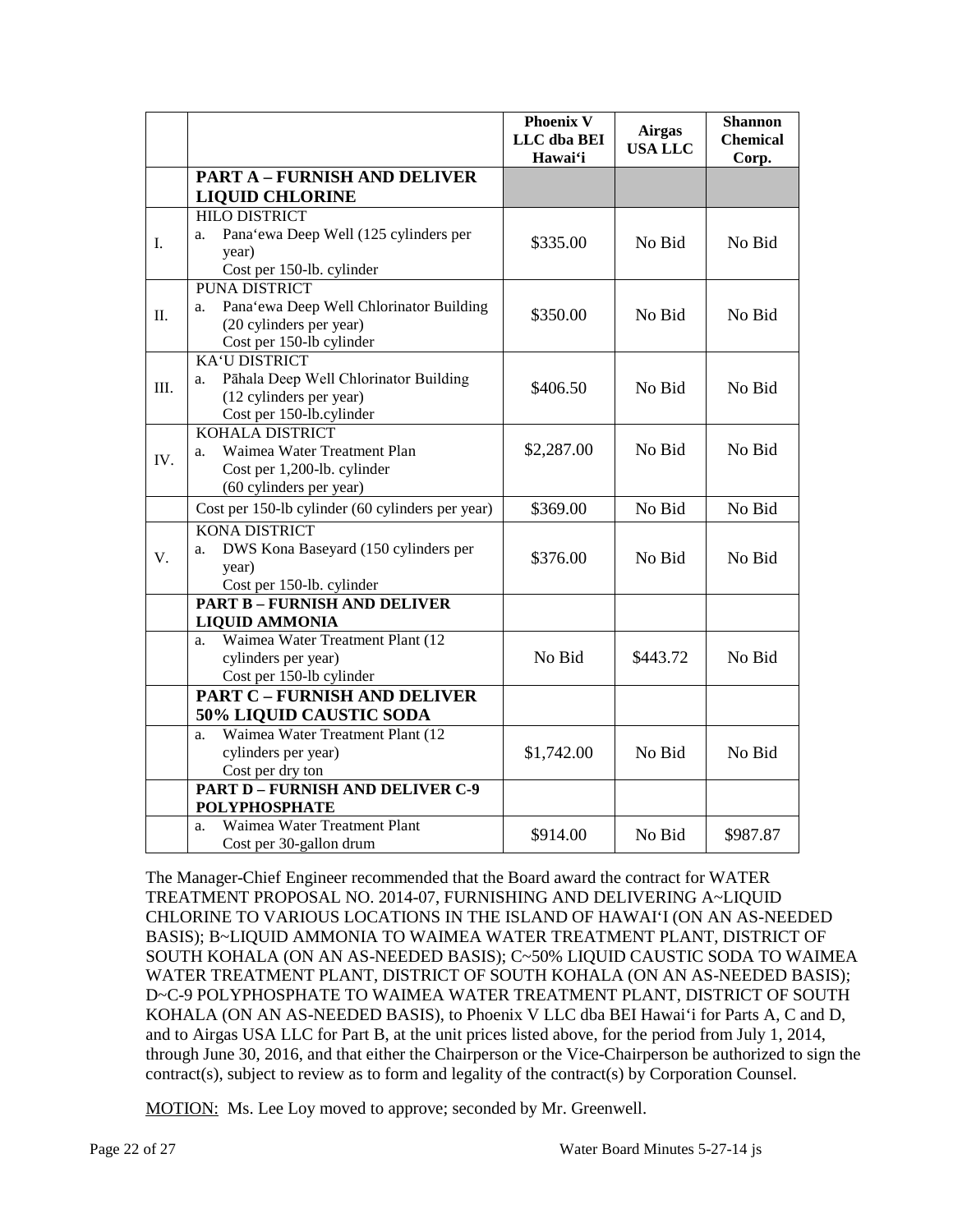Mr. Greenwell noted that this bid stipulates "and deliver." He observed that the vendors would probably not deliver unless it was stipulated, and that would tie DWS's hands.

The Manager-Chief Engineer said that this bid involves chemicals and hazardous conditions in handling them. The vendors need to adhere to safety requirements in handling these hazardous materials, especially chlorine. DWS's trucks would need to be equipped with certain safety equipment in order to transport chlorine tanks. DWS is definitely not going to maintain a huge 14-ton truck to just transport material; therefore, DWS gets it delivered by the vendor.

Mr. Ikeda said that this is a limited item anyway, and not many vendors carry chlorine.

Mr. Arikawa noted that this bid too was aimed at locking in prices.

ACTION: Motion carried unanimously by voice vote.

### G. **PROFESSIONAL SERVICES AGREEMENT – WATER RATE STUDY:**

Professional services for 5-year water rate study.

- Consultant: To be determined.
- Estimated Fee: \$105,000.00.

The Department recognizes the need to conduct a water rate study for the 5-year period FY16 – FY20 to make sure water revenues are sufficient to provide for the Department's operating expenses, debt service obligations, and capital improvements needs.

The Manager-Chief Engineer recommended that the Board approve the above project, and that either the Chairperson or Vice-Chairperson be authorized to sign the documents, subject to approval of Corporation Counsel.

MOTION: Mr. Robinson moved to approve; seconded by Ms. Lee Loy.

The Manager-Chief Engineer said that the end of the previous five-year rate study is approaching, and DWS needs another rate study for the next five-year period, so that the Department can determine its rates for the next five years. Therefore, DWS will be hiring a rate study consultant to do the rate study.

ACTION: Motion carried unanimously by voice vote.

### H. **AD HOC COMMITTEE REPORT ON STATUS OF SB3094, SD2, HD2, REGARDING THE PLACEMENT OF AUTOMATIC LIENS ON PROPERTY FOR WATER AND WASTEWATER DELINQUENCIES:**

Ms. Lee Loy reported that unfortunately, this bill never made it out of Committee. It was in Joint Committee, where a misunderstanding apparently arose regarding the bill itself. Apparently, some legislators on the Joint Committee failed to understand that this bill was a last-step process. The biggest hiccup seemed to be regarding a deposit. The deposit that a tenant places cannot be used for paying bills, and therein lay the confusion, Ms. Lee Loy said. Going forward, there needs to be a bit better job of communication what this piece of legislation does, she said. It would be helpful to get going a little bit sooner to articulate what the bill is all about, and it would be helpful to build a better partnership with the Realtors' Association, said Ms. Lee Loy. The foundation for that partnership has been pretty much laid, she added. Ms. Lee Loy did not foresee the need to amend the legislation at this point; the task is more of communicating it better. She said it was disappointing that when questions arose in Conference Committee, the legislators did not reach out to DWS to ask. The bill will be set for next year's Legislative Session, and Ms. Lee Loy said the same steps will be gone through. DWS will have a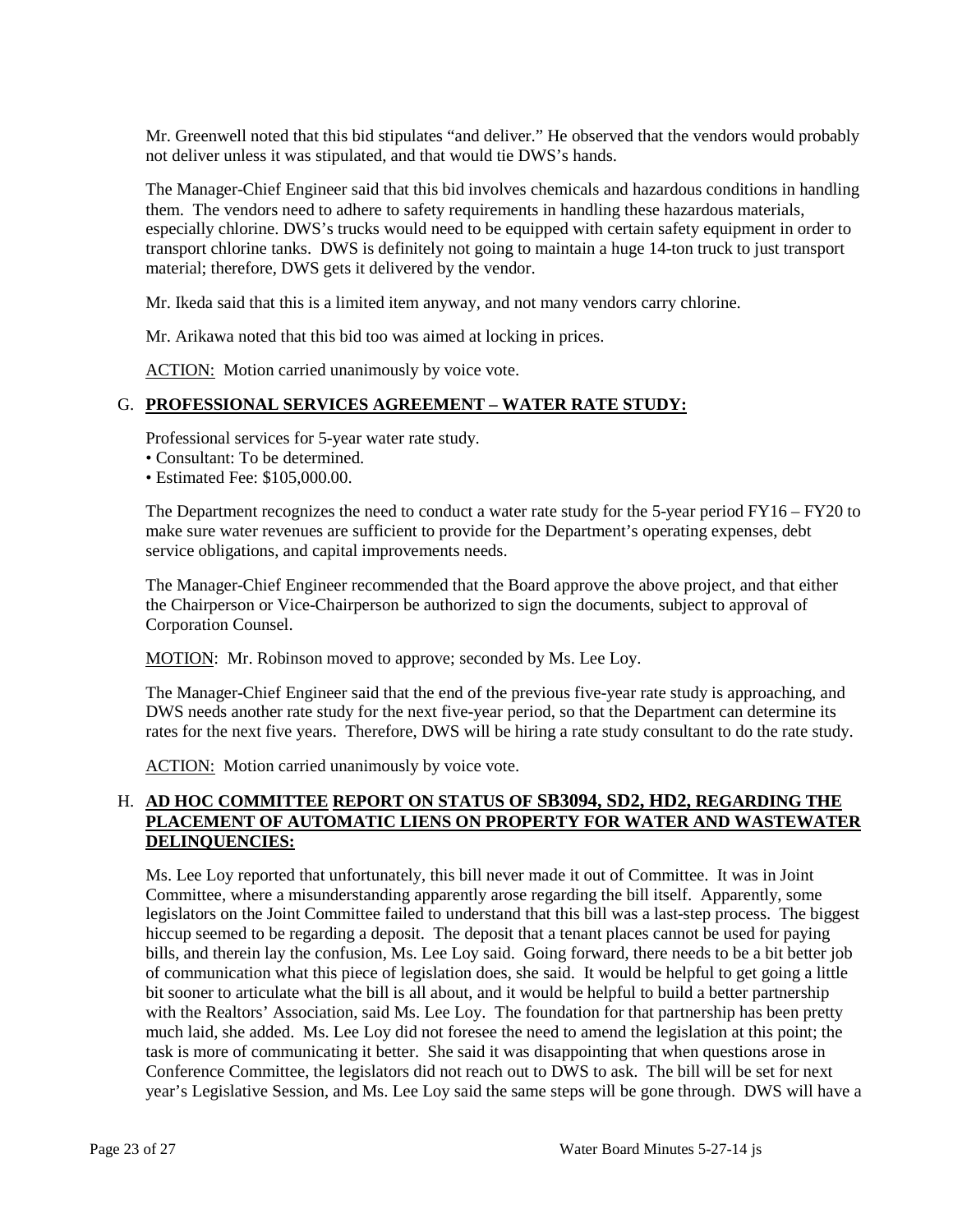better opportunity over the next nine months to get the rest of the Big Island delegation on board, to articulate what this piece of legislation does for DWS, for DEM's Waste Water Divisions, and for counterparts across the state. Ms. Lee Loy said she had already talked to the Deputy about amending DWS's rules and procedures regarding unpaid water bills, with an eye to having a mechanism to get in front of delinquent bills. She reiterated that this piece of legislation is intended to be the very final step.

The Manager-Chief Engineer said that it is indeed very disappointing that the bill did not go through. He thanked Ms. Lee Loy and Ms. Garson for their efforts; he believed that the language of the bill was down pat as far as the amendment to the HRS requirements. He agreed that it was a matter of communicating with the legislators. He also thought that the next time there should be a companion House Bill, to go along with the Senate Bill.

Mr. Arikawa thanked Ms. Lee Loy for her hard work, and noted that Governor Neil Abercrombie last year signed a bill that allowed landlords to ask tenants for a pet deposit. He asked Ms. Lee Loy if she could look into getting tenants to pay landlords a utility deposit, like the pet deposit.

Ms. Lee Loy said yes, she was amenable to doing that.

The Manager-Chief Engineer said that DWS already has a requirement for a deposit, with DWS's Rules.

Mr. Arikawa said yes, DWS does, but suggested that landlords could request a utility deposit, the same as a pet deposit.

Ms. Lee Loy said that with the Realtors' Association spearheading things in partnership with DWS, this would make a lot of sense. She said that she and Ms. Garson had taken an existing piece of legislation, and had refined it. There was no money involved in the bill, as far as funding goes, she added. The bill was really a feel-good piece of legislation that would help all of the counties across the state. She said she appreciated the conversation that was coming out of this experience, and encouraged others jumping in.

Chairperson Kaneshiro thanked Ms. Lee Loy, and assured her that next year, the bill will pass.

# I. **MONTHLY PROGRESS REPORT**:

No discussion.

# J. **REVIEW OF MONTHLY FINANCIAL STATEMENTS:**

No discussion.

# K. **MANAGER-CHIEF ENGINEER'S REPORT:**

The Manager-Chief Engineer will provide an update or status on the following:

- 1) Pu'ukala/Kona Ocean View Properties Subdivision Improvement District Update Mr. Inaba reported that the contractor has about two more weeks to finish up the main line for this subdivision. Bad weather has hampered progress, but the project is still on schedule. DWS is keeping track of rain-out days, to ensure that the contractor, project engineer and inspector are all on the same page.
- 2) Waikoloa Reservoir No. 1 Update DWS is still waiting to get the environmental report approved by U.S. Fish and Wildlife, but there has been some movement on that, Mr. Inaba said. There has also been some movement on getting the DHHL lands formally approved; DWS's application was submitted to DHHL last week, after DWS defined the specific location within the forest reserve that the DHHL land is situated.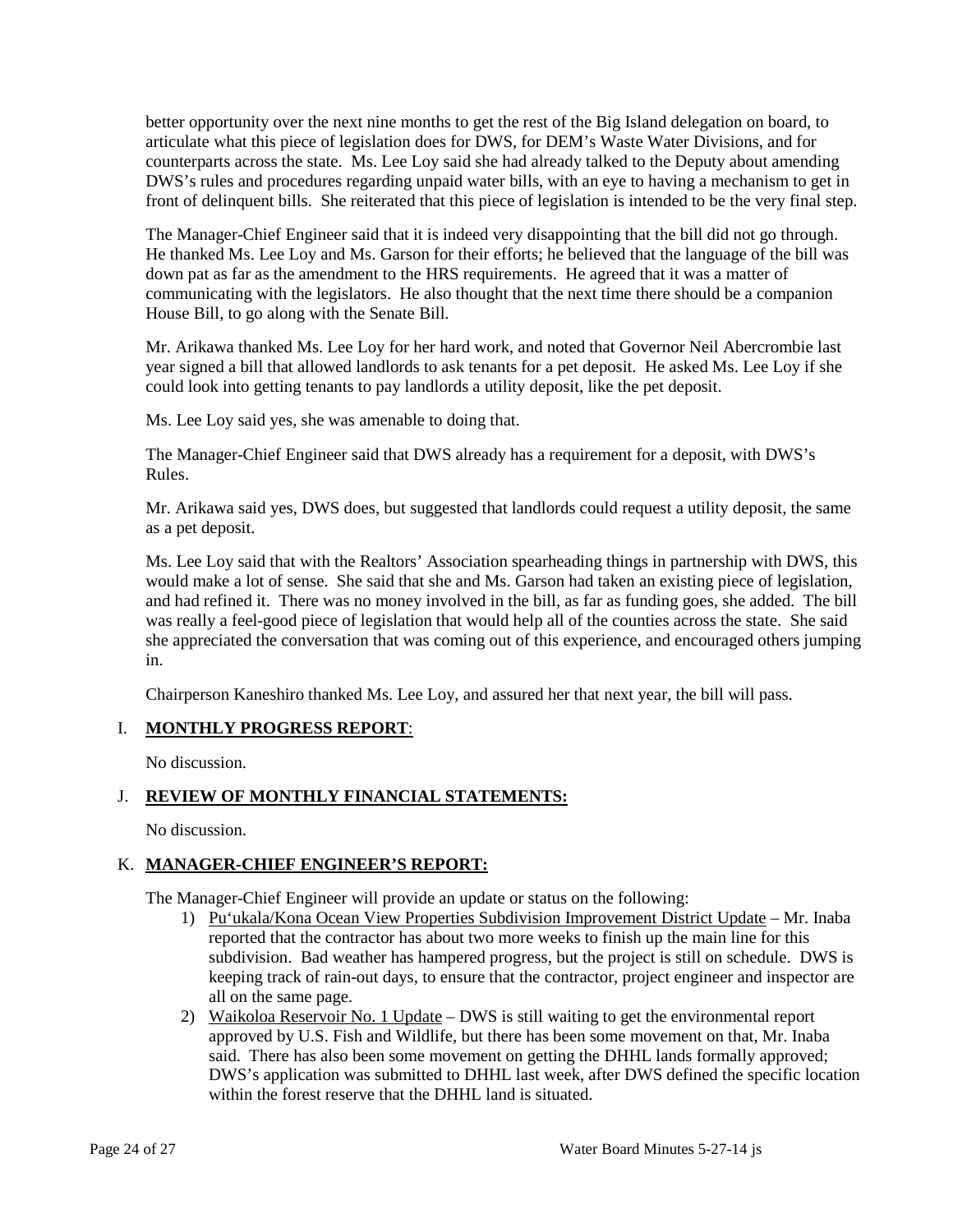- 3) Kawailani Tank Update DWS is waiting for final DOH approval of the report by the environmental hygienist; the report may come back with recommendations from DOH regarding how to handle DWS's site. The contractor has back-filled the area where the petroleum-contaminated soil was removed. The next steps are the final landscaping and paving, as well as the fence installation. Ms. Lee Loy asked how long the hygienist will take. Mr. Inaba said that the report has been submitted already, so it is now just a matter of getting clearance and making sure everything is okay. Mr. Greenwell asked what the problem was regarding DHHL's ownership of the property at the Waikoloa Reservoir. Mr. Inaba said that the improvements on that side of the Reservoir will actually encroach into what is delineated as the forest reserve, which is entirely DHHL land. DWS needs to beef up the embankment there, and so DWS needs to take a small portion of that land to do the improvements. Mr. Greenwell said he understood that it meant going into the forest reserve; he asked why this had not been sorted out years ago. Mr. Inaba said the final plans involved approaching DHHL about the land; this was the step that would have to wait until those final plans came out. It should not hold DWS back, and is just a matter of getting the paperwork through to DHHL at this point. Mr. Uyeda asked that there be an Agenda Item regarding amending the Rules and Regulations to enable DWS to collect delinquent fees from owners for tenant delinquencies; he wanted to start the conversation on amending the Rules and Regulations. Ms. Lee Loy suggested that delinquent sewer bills should be included in the conversation.
- 4) Public Information and Education Specialist Update Ms. Aton said that she is working with the County Department of Research and Development on a brochure regarding little fire ants; the brochure hopefully can go out to DWS customers via the billings, she added. DWS put out information to the Hawaiian Ocean View Estates community when their well briefly went down. DWS participated in a Kona Water Roundtable session regarding watershed partnerships. DWS also participated in hurricane preparedness briefings at Civil Defense, with an eye to getting information out in a timely manner. The next Kona Water Roundtable will be held on July 2 at the West Hawai'i Civic Center; its preliminary theme will be the impacts of designation, and CWRM and others will speak on designation's effects on Maui.
- 5) Employee of the Quarter Mr. Alvin Inouye, an Electrician in Kona, was honored as Employee of the Quarter. Mr. Ikeda praised Mr. Inouye, who was hard at work in the field during the Board meeting, as dedicated and innovative in keeping the system going.

The Manager-Chief Engineer noted that Employees of the Quarter become eligible for selection to attend national or state water conferences.

The Manager-Chief Engineer reported that Energy Management Analyst Julie Myhre had resigned. Her responsibilities regarding the ongoing Lālāmilo Windfarm will be handled by other staff members. The Manager-Chief Engineer also touched on the personnel changes at Corporation Counsel, with a new Corporation Counsel, Ms. Molly Stebbins, slated for Council confirmation. He expressed hope that Ms. Garson could stay on as DWS's attorney.

Mr. Uyeda noted that the DWS Pipe Tapping Team, the state's defending champions, won at the recent AWWA Convention on Oahu. The victory qualifies the team to compete at next year's convention.

### L. **CHAIRPERSON'S REPORT:**

Chairperson Kaneshiro said that among the interesting topics at the AWWA Convention on Oahu were risk management and trench-less installation. Aging water infrastructure is a critical issue that DWS will need to address, he said. Trench-less installation involves horizontal drilling, he said.

Mr. Greenwell noted that at the recent water conferences there has been the constant message about the need to replace aging infrastructure, adding that there are a lot of new techniques to deal with aging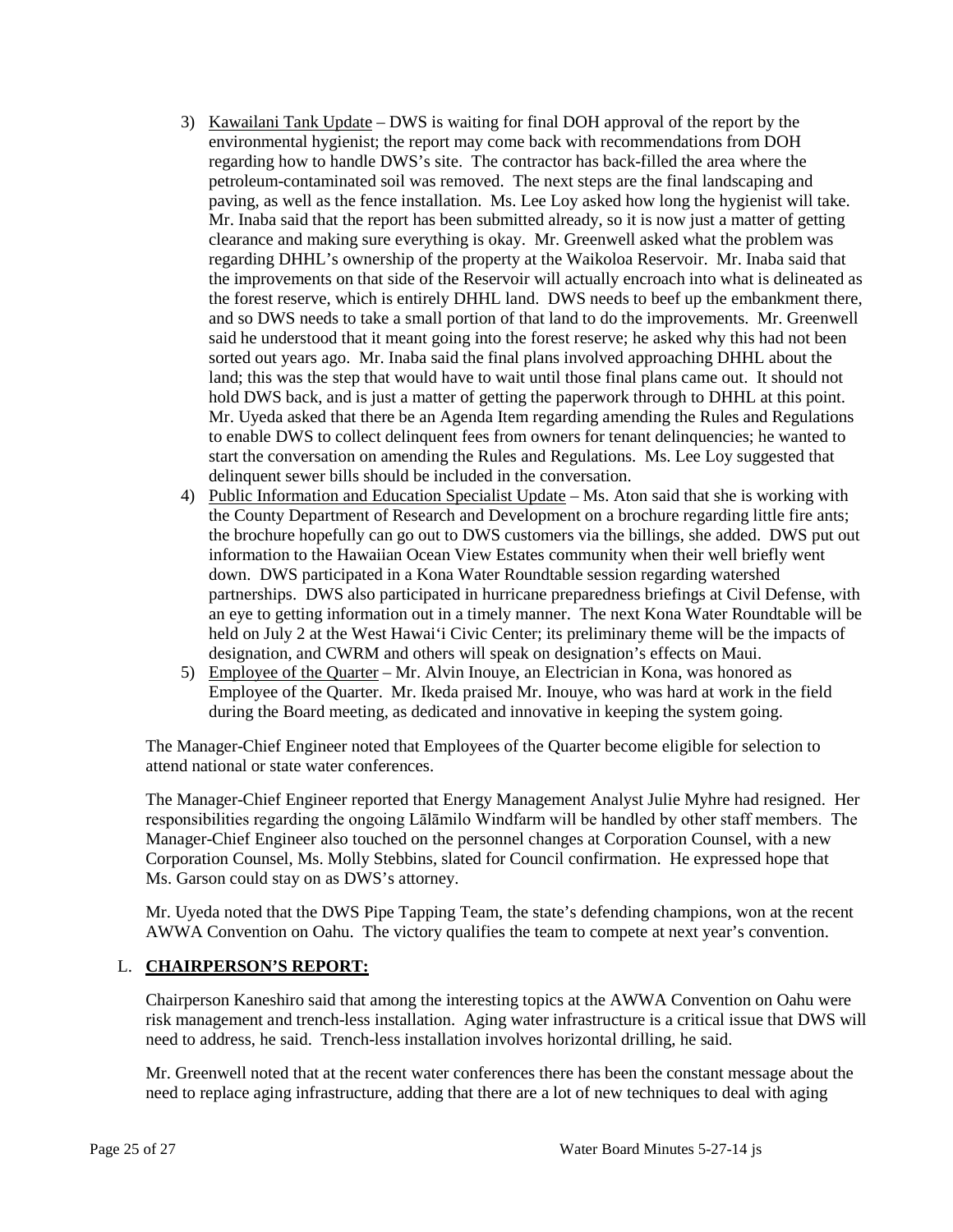infrastructure. DWS never wants to wind up like Oahu, with its crumbling infrastructure, he said. The Department's CIP Budget should reflect the need to replace aging infrastructure, Mr. Greenwell said.

The Manager-Chief Engineer agreed, and said that the Department is very aware of this need to replace infrastructure; the upcoming water rate study will be looking at that need.

Mr. Takamine said he appreciated the opportunity to attend the AWWA Conference on Oahu, and expressed pride that the Big Island pipe-tapping team won.

Chairperson Kaneshiro encouraged the Board to attend the next water conference in Hawai'i, to be held in October on Kaua'i. He also encouraged the Board to attend the July 2 Kona Water Roundtable, which will be dealing with groundwater management areas.

Ms. Aton said that the topic has not been confirmed yet, but CWRM is slated to talk about the designation process, and the session is expected to deal with past experiences of designation and the effects of designation.

Chairperson Kaneshiro asked the Board to go into Executive Session.

*(The Board took a break at 11:45 a.m., and the Board returned to the room at Noon.)*

## 7) NORTH KONA:

*(Note: Item 7(B) below was taken up ahead of Item 7(A).)*

### B. **EXECUTIVE SESSION RE: DRAFT RESPONSE FROM WATER BOARD REGARDING THE COMMISSION ON WATER RESOURCE MANAGEMENT'S REQUEST FOR CONSULTATION ON THE KALOKO-HONOKŌHAU NATIONAL PARK SERVICE PETITION TO DESIGNATE KEAUHOU AQUIFER SYSTEM AREA (NORTH KONA), HAWAII AS A GROUND WATER MANAGEMENT AREA:**

The Water Board convened an executive meeting, closed to the public, pursuant to Hawai'i Revised Statutes, Sections 92-4, 92-5(a)(4), for the purpose of consulting with the Water Board's attorney on questions and issues pertaining to the Water Board's powers, duties, privileges, immunities and liabilities.

ACTION: Mr. Robinson moved to go into Executive Session; seconded by Mr. Arikawa, and carried unanimously by voice vote.

*(Executive Session began at 12:01 p.m. and ended at 12:18 p.m.)*

# A. **DISCUSSION OF DRAFT RESPONSE FROM WATER BOARD REGARDING THE COMMISSION ON WATER RESOURCE MANAGEMENT'S REQUEST FOR CONSULTATION ON THE KALOKO-HONOKŌHAU NATIONAL PARK SERVICE PETITION TO DESIGNATE KEAUHOU AQUIFER SYSTEM AREA (NORTH KONA), HAWAII AS A GROUND WATER MANAGEMENT AREA:**

MOTION: Mr. Uyeda moved to have Ms. Garson draft a letter to CWRM Chairperson William Aila, and authorize the Water Board Chairperson to sign the letter; seconded by Mr. Takamine.

Ms. Lee Loy said she wanted to make sure that the following parties were copied into the letter: the Mayor, the County Council, the Governor, the Kona CDP Action Committee, and stakeholders Kamehameha Schools, Queen Lili'uokalani Trust, Palamanui, Kohanaiki, Department of Hawaiian Home Lands, the Natural Energy Laboratory of Hawai'i Authority, State Department of Transportation, the National Park Service and Forest City.